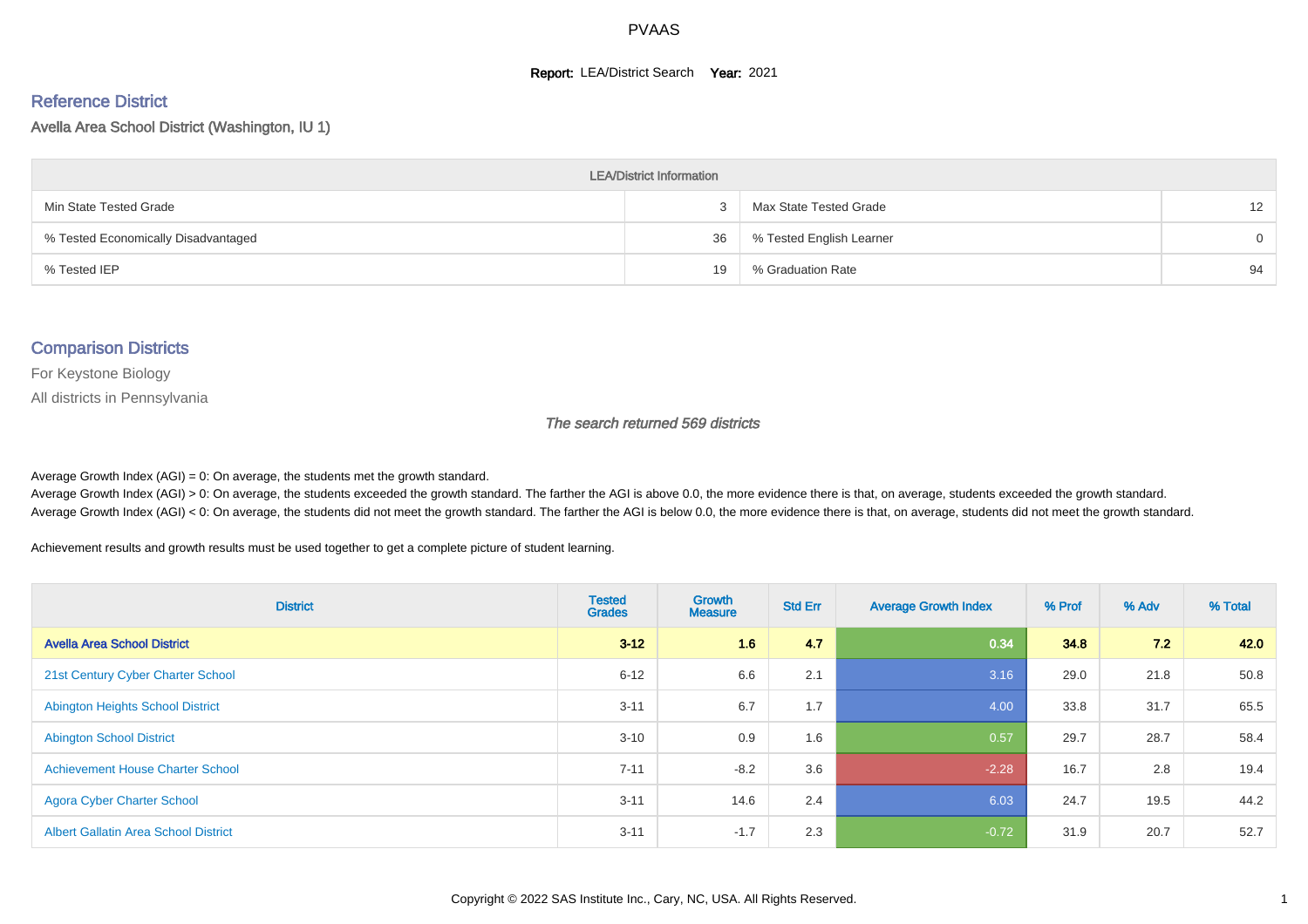| <b>District</b>                          | <b>Tested</b><br><b>Grades</b> | <b>Growth</b><br><b>Measure</b> | <b>Std Err</b> | <b>Average Growth Index</b> | % Prof | % Adv | % Total |
|------------------------------------------|--------------------------------|---------------------------------|----------------|-----------------------------|--------|-------|---------|
| <b>Avella Area School District</b>       | $3 - 12$                       | 1.6                             | 4.7            | 0.34                        | 34.8   | 7.2   | 42.0    |
| <b>Aliquippa School District</b>         | $3 - 11$                       | $-20.0$                         | 3.6            | $-5.54$                     | 1.7    | 0.0   | 1.7     |
| <b>Allegheny Valley School District</b>  | $3 - 11$                       | $-1.9$                          | 3.9            | $-0.48$                     | 31.8   | 11.4  | 43.2    |
| Allegheny-Clarion Valley School District | $3 - 10$                       | 12.3                            | 4.1            | 3.03                        | 33.3   | 19.0  | 52.4    |
| <b>Allentown City School District</b>    | $3 - 12$                       | $-16.9$                         | 1.4            | $-12.37$                    | 5.9    | 0.4   | 6.3     |
| <b>Altoona Area School District</b>      | $3 - 12$                       | 0.1                             | 1.5            | 0.07                        | 29.0   | 13.8  | 42.8    |
| Ambridge Area School District            | $3 - 12$                       | $-19.4$                         | 2.5            | $-7.64$                     | 23.2   | 5.6   | 28.9    |
| <b>Annville-Cleona School District</b>   | $3 - 12$                       | 1.1                             | 2.4            | 0.45                        | 34.8   | 13.6  | 48.5    |
| <b>Antietam School District</b>          | $3 - 10$                       | $-9.5$                          | 3.7            | $-2.57$                     | 20.9   | 1.5   | 22.4    |
| <b>Apollo-Ridge School District</b>      | $3 - 12$                       | 9.5                             | 3.0            | 3.23                        | 34.0   | 9.4   | 43.4    |
| <b>Armstrong School District</b>         | $3 - 11$                       | 9.8                             | 1.6            | 6.22                        | 32.8   | 24.6  | 57.4    |
| Aspira Bilingual Cyber Charter School    | $3 - 11$                       | 5.1                             | 5.8            | 0.87                        | 4.8    | 0.0   | 4.8     |
| <b>Athens Area School District</b>       | $3 - 11$                       | 2.6                             | 2.3            | 1.11                        | 34.9   | 12.3  | 47.3    |
| <b>Austin Area School District</b>       | $3 - 11$                       | 2.6                             | 6.0            | 0.43                        | 25.0   | 18.8  | 43.8    |
| <b>Avella Area School District</b>       | $3 - 12$                       | 1.6                             | 4.7            | 0.34                        | 34.8   | 7.2   | 42.0    |
| <b>Avon Grove Charter School</b>         | $3 - 11$                       | $9.8\,$                         | 3.1            | 3.18                        | 32.4   | 26.0  | 58.4    |
| <b>Avon Grove School District</b>        | $3 - 10$                       | 7.6                             | 1.4            | 5.29                        | 33.7   | 33.2  | 67.0    |
| <b>Avonworth School District</b>         | $3 - 10$                       | $-6.2$                          | 2.3            | $-2.68$                     | 35.9   | 14.1  | 50.0    |
| <b>Bald Eagle Area School District</b>   | $3 - 11$                       | 7.6                             | 2.5            | 3.00                        | 31.6   | 15.6  | 47.3    |
| <b>Baldwin-Whitehall School District</b> | $3 - 11$                       | $-5.5$                          | 1.9            | $-2.93$                     | 32.0   | 14.7  | 46.7    |
| <b>Bangor Area School District</b>       | $3 - 12$                       | $-1.2$                          | 2.0            | $-0.60$                     | 25.8   | 12.7  | 38.5    |
| <b>Beaver Area School District</b>       | $3 - 10$                       | $-3.0$                          | 2.5            | $-1.16$                     | 25.8   | 27.8  | 53.6    |
| <b>Bedford Area School District</b>      | $3 - 11$                       | 6.4                             | 2.4            | 2.68                        | 31.0   | 20.6  | 51.6    |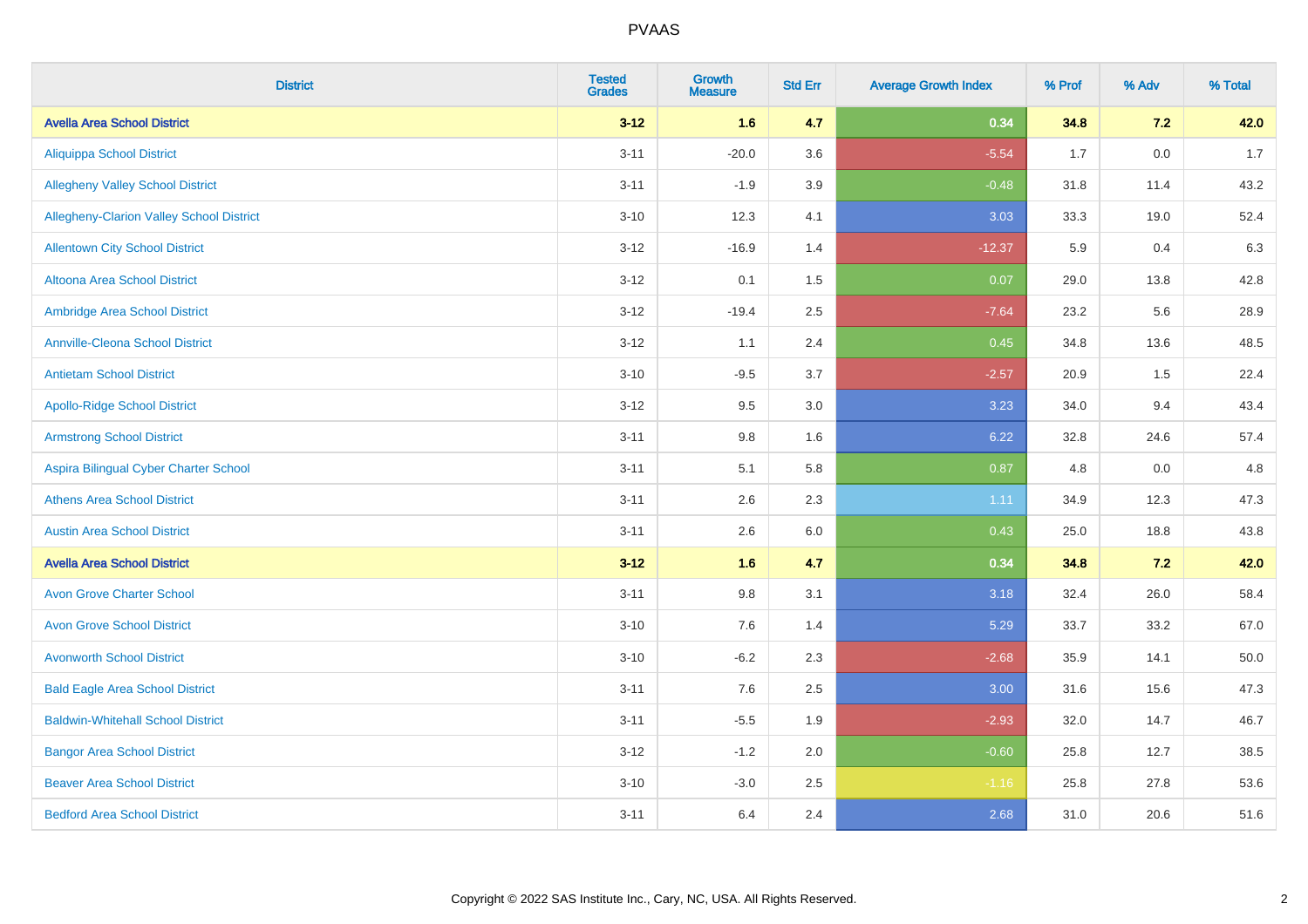| <b>District</b>                              | <b>Tested</b><br><b>Grades</b> | <b>Growth</b><br><b>Measure</b> | <b>Std Err</b> | <b>Average Growth Index</b> | % Prof | % Adv | % Total |
|----------------------------------------------|--------------------------------|---------------------------------|----------------|-----------------------------|--------|-------|---------|
| <b>Avella Area School District</b>           | $3 - 12$                       | 1.6                             | 4.7            | 0.34                        | 34.8   | 7.2   | 42.0    |
| <b>Belle Vernon Area School District</b>     | $3 - 11$                       | 11.1                            | 2.3            | 4.88                        | 31.6   | 25.4  | 57.1    |
| <b>Bellefonte Area School District</b>       | $3 - 11$                       | 6.7                             | 2.0            | 3.34                        | 28.8   | 21.5  | 50.2    |
| <b>Bellwood-Antis School District</b>        | $3 - 10$                       | 3.5                             | 2.8            | 1.24                        | 40.9   | 19.4  | 60.2    |
| <b>Belmont Charter School</b>                | $3 - 10$                       | 2.2                             | 3.4            | 0.64                        | 5.3    | 1.8   | 7.0     |
| <b>Bensalem Township School District</b>     | $3 - 11$                       | 1.0                             | 1.6            | 0.63                        | 24.3   | 10.7  | 34.9    |
| <b>Benton Area School District</b>           | $3 - 10$                       | 8.1                             | 4.0            | 2.01                        | 35.7   | 28.6  | 64.3    |
| <b>Bentworth School District</b>             | $3 - 11$                       | 7.0                             | 3.0            | 2.36                        | 26.6   | 17.0  | 43.6    |
| <b>Berlin Brothersvalley School District</b> | $3 - 11$                       | 19.6                            | 4.0            | 4.93                        | 28.3   | 41.3  | 69.6    |
| <b>Bermudian Springs School District</b>     | $3 - 11$                       | 2.5                             | 2.4            | 1.05                        | 31.8   | 23.5  | 55.3    |
| <b>Berwick Area School District</b>          | $3 - 11$                       | $-6.9$                          | 2.4            | $-2.84$                     | 22.3   | 11.5  | 33.8    |
| <b>Bethel Park School District</b>           | $3 - 11$                       | $-4.4$                          | 1.7            | $-2.62$                     | 40.1   | 27.3  | 67.4    |
| <b>Bethlehem Area School District</b>        | $3 - 11$                       | $-4.5$                          | 1.1            | $-3.91$                     | 20.4   | 11.3  | 31.7    |
| <b>Bethlehem-Center School District</b>      | $3 - 10$                       | 2.1                             | 3.5            | 0.59                        | 32.3   | 4.6   | 36.9    |
| <b>Big Beaver Falls Area School District</b> | $3 - 11$                       | $-17.9$                         | 2.8            | $-6.27$                     | 9.4    | 2.8   | 12.2    |
| <b>Big Spring School District</b>            | $3 - 11$                       | $-9.8$                          | 2.3            | $-4.32$                     | 23.6   | 12.9  | 36.5    |
| <b>Blackhawk School District</b>             | $3 - 11$                       | 2.0                             | 2.3            | 0.87                        | 34.6   | 20.7  | 55.3    |
| <b>Blacklick Valley School District</b>      | $3 - 11$                       | $-0.9$                          | 3.9            | $-0.23$                     | 7.7    | 7.7   | 15.4    |
| <b>Blairsville-Saltsburg School District</b> | $3 - 11$                       | $-7.5$                          | 2.8            | $-2.67$                     | 20.1   | 8.2   | 28.3    |
| <b>Bloomsburg Area School District</b>       | $3 - 10$                       | 4.3                             | 3.4            | 1.26                        | 36.5   | 20.6  | 57.1    |
| <b>Blue Mountain School District</b>         | $3 - 10$                       | 12.2                            | 2.1            | 5.81                        | 30.7   | 26.1  | 56.8    |
| <b>Blue Ridge School District</b>            | $3 - 11$                       | 8.3                             | 3.7            | 2.24                        | 29.6   | 9.3   | 38.9    |
| <b>Boyertown Area School District</b>        | $3 - 11$                       | $-2.9$                          | 1.4            | $-2.06$                     | 30.8   | 22.6  | 53.4    |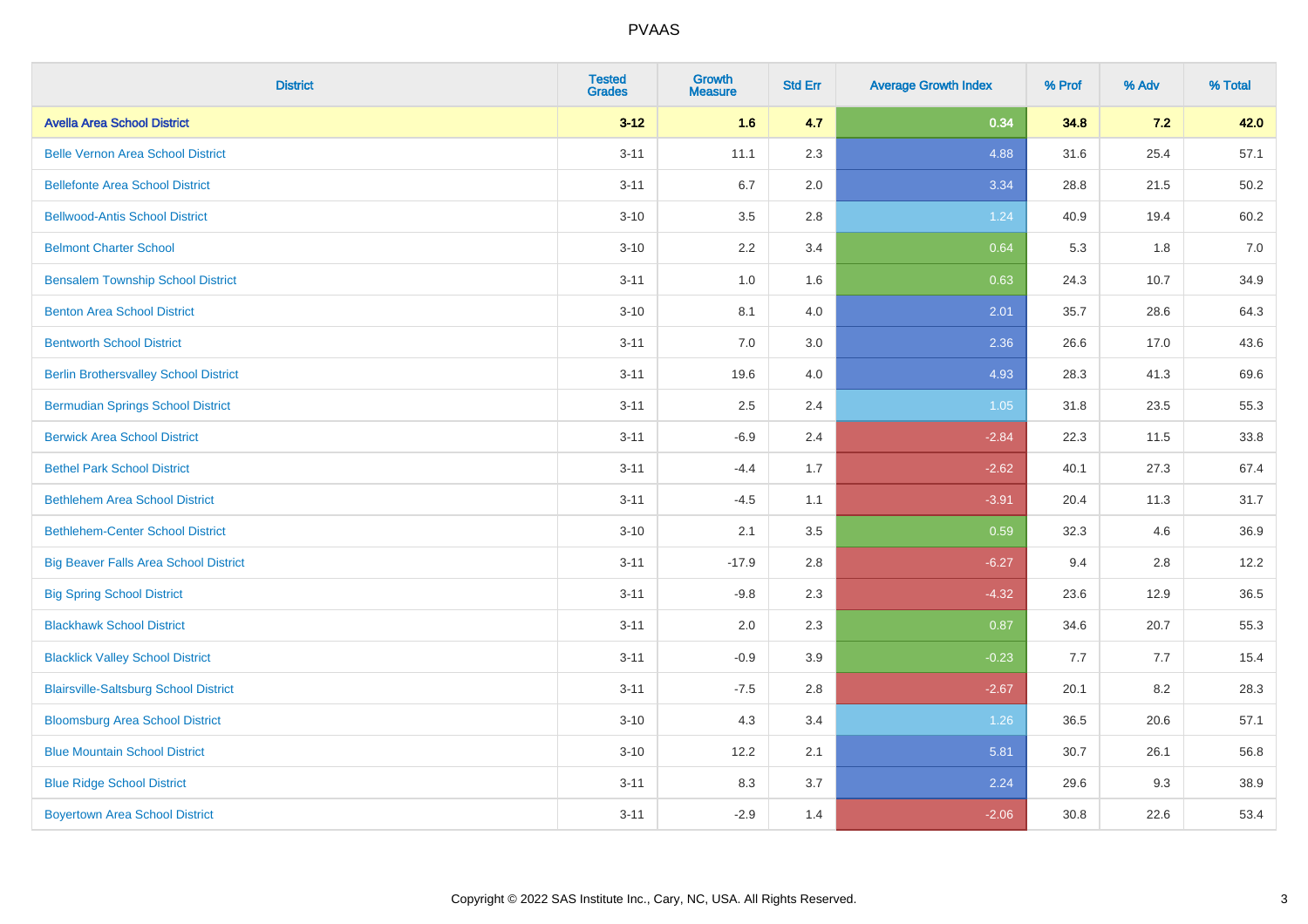| <b>District</b>                                 | <b>Tested</b><br><b>Grades</b> | <b>Growth</b><br><b>Measure</b> | <b>Std Err</b> | <b>Average Growth Index</b> | % Prof | % Adv   | % Total |
|-------------------------------------------------|--------------------------------|---------------------------------|----------------|-----------------------------|--------|---------|---------|
| <b>Avella Area School District</b>              | $3 - 12$                       | 1.6                             | 4.7            | 0.34                        | 34.8   | 7.2     | 42.0    |
| Boys Latin Of Philadelphia Charter School       | $6 - 12$                       | $-8.0$                          | 2.7            | $-3.02$                     | 1.4    | $0.0\,$ | 1.4     |
| <b>Bradford Area School District</b>            | $3 - 12$                       | $-1.8$                          | 2.3            | $-0.79$                     | 31.2   | 16.7    | 47.9    |
| <b>Brandywine Heights Area School District</b>  | $3 - 11$                       | 5.8                             | 2.6            | 2.27                        | 27.7   | 28.6    | 56.2    |
| <b>Brentwood Borough School District</b>        | $3 - 11$                       | 1.3                             | 3.0            | 0.44                        | 20.2   | 16.0    | 36.2    |
| <b>Bristol Borough School District</b>          | $3 - 12$                       | $-5.9$                          | 2.9            | $-2.00$                     | 27.8   | 3.3     | 31.1    |
| <b>Bristol Township School District</b>         | $3 - 11$                       | $-7.4$                          | 1.4            | $-5.32$                     | 13.8   | 4.6     | 18.4    |
| <b>Brockway Area School District</b>            | $3 - 11$                       | $-0.4$                          | 3.5            | $-0.11$                     | 41.2   | 13.8    | 55.0    |
| <b>Brookville Area School District</b>          | $3 - 11$                       | 6.8                             | 3.1            | 2.19                        | 46.1   | 14.6    | 60.7    |
| <b>Brownsville Area School District</b>         | $3 - 12$                       | 3.9                             | 3.8            | 1.04                        | 22.0   | 8.5     | 30.5    |
| <b>Bucks County Technical High School</b>       | $9 - 10$                       | $-2.9$                          | 2.2            | $-1.29$                     | 27.7   | 10.4    | 38.2    |
| <b>Burgettstown Area School District</b>        | $3 - 11$                       | $-11.2$                         | 3.2            | $-3.46$                     | 16.0   | 2.7     | 18.7    |
| <b>Burrell School District</b>                  | $3 - 11$                       | $-1.5$                          | 3.3            | $-0.44$                     | 27.8   | 17.7    | 45.6    |
| <b>Butler Area School District</b>              | $3 - 11$                       | $-14.1$                         | $1.5$          | $-9.60$                     | 26.4   | 11.1    | 37.5    |
| <b>California Area School District</b>          | $3 - 10$                       | $-13.7$                         | 4.5            | $-3.06$                     | 41.7   | 16.7    | 58.3    |
| <b>Cambria Heights School District</b>          | $3 - 10$                       | $-6.2$                          | 2.9            | $-2.11$                     | 25.0   | 13.0    | 38.0    |
| <b>Cameron County School District</b>           | $3 - 12$                       | $-5.0$                          | 4.4            | $-1.12$                     | 34.9   | 4.8     | 39.7    |
| <b>Camp Hill School District</b>                | $3 - 12$                       | 20.7                            | 2.9            | 7.00                        | 32.3   | 41.4    | 73.7    |
| <b>Canon-Mcmillan School District</b>           | $3 - 11$                       | $-5.0$                          | $1.5$          | $-3.25$                     | 30.8   | 28.5    | 59.3    |
| <b>Canton Area School District</b>              | $3 - 11$                       | 8.4                             | 2.9            | 2.92                        | 13.8   | 23.0    | 36.8    |
| Capital Area School for the Arts Charter School | $9 - 11$                       | 14.2                            | 4.5            | 3.13                        | 27.5   | 30.0    | 57.5    |
| <b>Carbon Career &amp; Technical Institute</b>  | $9 - 11$                       | $-9.3$                          | 3.2            | $-2.92$                     | 19.6   | 2.2     | 21.7    |
| <b>Carbondale Area School District</b>          | $3 - 10$                       | $-2.8$                          | 3.2            | $-0.87$                     | 27.5   | 2.9     | 30.4    |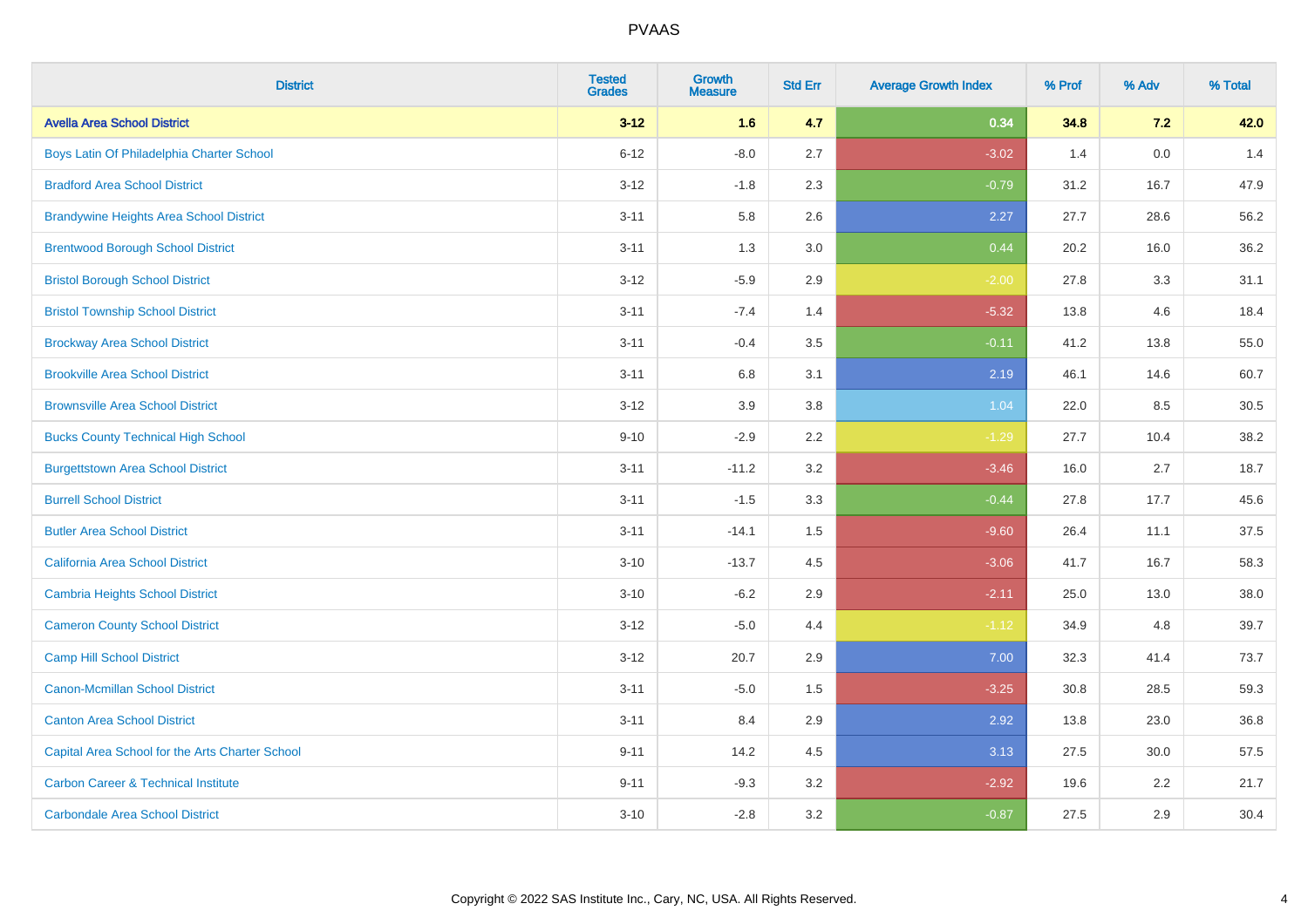| <b>District</b>                                         | <b>Tested</b><br><b>Grades</b> | <b>Growth</b><br><b>Measure</b> | <b>Std Err</b> | <b>Average Growth Index</b> | % Prof | % Adv   | % Total |
|---------------------------------------------------------|--------------------------------|---------------------------------|----------------|-----------------------------|--------|---------|---------|
| <b>Avella Area School District</b>                      | $3 - 12$                       | 1.6                             | 4.7            | 0.34                        | 34.8   | 7.2     | 42.0    |
| <b>Carlisle Area School District</b>                    | $3 - 11$                       | $-5.2$                          | 1.7            | $-2.99$                     | 28.0   | 19.3    | 47.3    |
| <b>Carlynton School District</b>                        | $3 - 11$                       | $-2.0$                          | 3.2            | $-0.62$                     | 27.9   | 5.2     | 33.1    |
| <b>Carmichaels Area School District</b>                 | $3 - 10$                       | $-7.0$                          | 3.1            | $-2.30$                     | 17.8   | 9.6     | 27.4    |
| Catasauqua Area School District                         | $3 - 12$                       | $-7.3$                          | 2.8            | $-2.58$                     | 27.1   | 11.2    | 38.3    |
| <b>Centennial School District</b>                       | $3 - 10$                       | 1.5                             | 1.5            | 0.98                        | 23.6   | 12.4    | 36.0    |
| Center For Student Learning Charter School At Pennsbury | $6 - 12$                       | $-3.3$                          | 6.0            | $-0.55$                     | 23.1   | 0.0     | 23.1    |
| <b>Central Bucks School District</b>                    | $3 - 11$                       | 15.5                            | 0.9            | 17.94                       | 34.8   | 41.4    | 76.2    |
| <b>Central Cambria School District</b>                  | $3 - 11$                       | $-12.7$                         | 2.3            | $-5.61$                     | 19.4   | 7.4     | 26.9    |
| <b>Central Columbia School District</b>                 | $3-12$                         | 0.3                             | 2.3            | 0.12                        | 25.4   | 37.6    | 63.0    |
| <b>Central Dauphin School District</b>                  | $3 - 11$                       | $-5.2$                          | 1.2            | $-4.24$                     | 29.3   | 8.7     | 38.0    |
| <b>Central Fulton School District</b>                   | $3 - 11$                       | $-13.3$                         | 3.2            | $-4.20$                     | 18.1   | 9.7     | 27.8    |
| <b>Central Greene School District</b>                   | $3 - 11$                       | $-0.4$                          | 2.5            | $-0.15$                     | 27.8   | 14.8    | 42.6    |
| <b>Central Valley School District</b>                   | $3 - 10$                       | 4.7                             | 2.6            | 1.83                        | 37.8   | 18.5    | 56.3    |
| <b>Central York School District</b>                     | $3-12$                         | 12.9                            | 1.5            | 8.64                        | 31.4   | 24.1    | 55.5    |
| <b>Chambersburg Area School District</b>                | $3 - 11$                       | $-5.6$                          | 1.3            | $-4.42$                     | 24.2   | 15.2    | 39.4    |
| <b>Charleroi School District</b>                        | $3 - 11$                       | $-4.3$                          | 2.7            | $-1.55$                     | 22.2   | 15.9    | 38.1    |
| <b>Chartiers Valley School District</b>                 | $3 - 11$                       | $-9.1$                          | 2.1            | $-4.23$                     | 20.7   | 17.4    | 38.0    |
| <b>Chartiers-Houston School District</b>                | $3 - 10$                       | $-16.5$                         | 3.5            | $-4.79$                     | 26.3   | 6.6     | 32.9    |
| <b>Cheltenham School District</b>                       | $3 - 11$                       | $-17.6$                         | 2.0            | $-8.74$                     | 24.4   | 8.3     | 32.6    |
| <b>Chester Charter Scholars Academy Charter School</b>  | $3 - 12$                       | $-6.2$                          | 3.3            | $-1.88$                     | 2.2    | 0.0     | 2.2     |
| <b>Chester-Upland School District</b>                   | $3 - 11$                       | $-3.6$                          | 2.6            | $-1.38$                     | 1.6    | $0.0\,$ | 1.6     |
| <b>Chestnut Ridge School District</b>                   | $3-12$                         | 4.0                             | 2.9            | 1.38                        | 33.2   | 11.0    | 44.2    |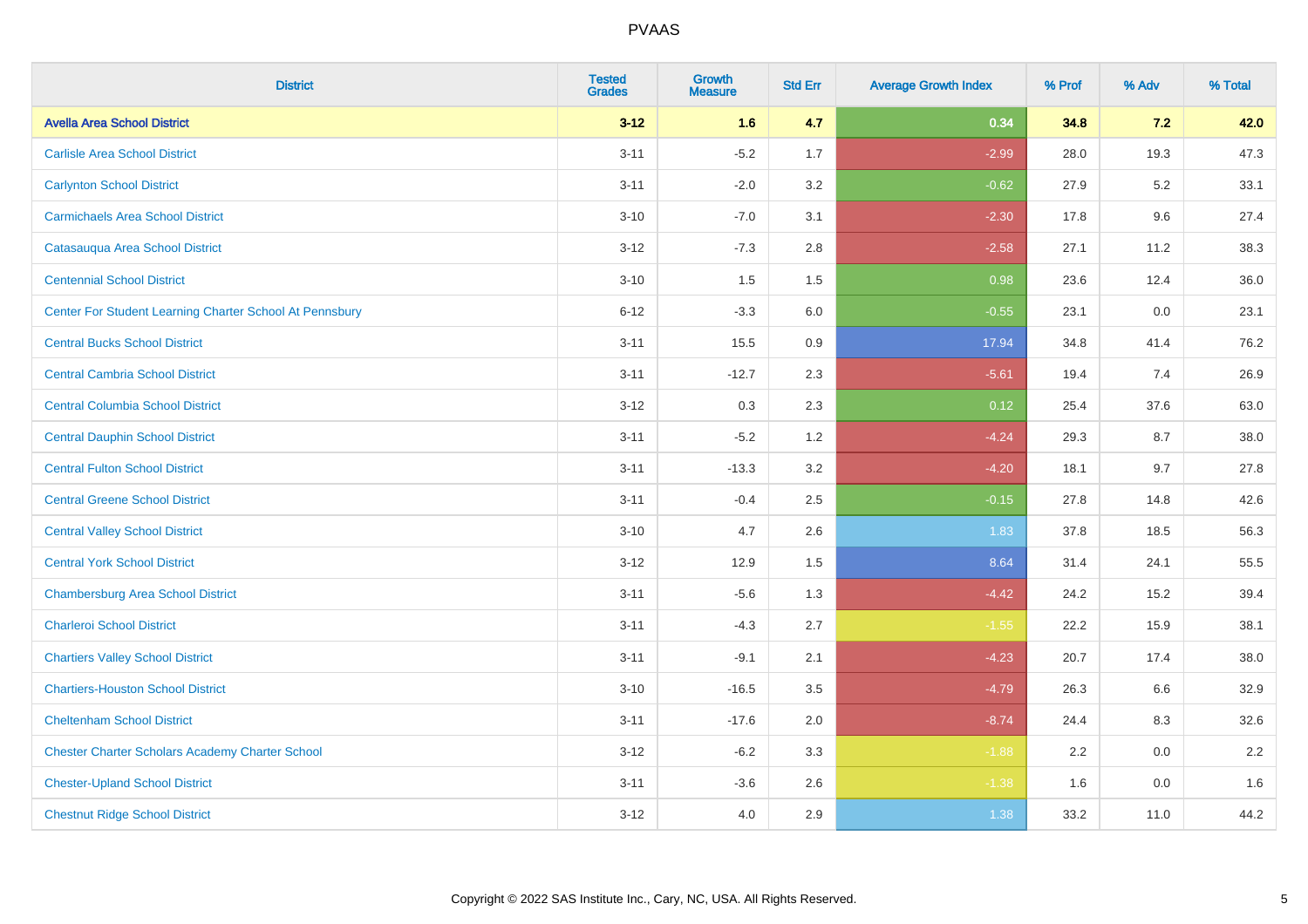| <b>District</b>                                    | <b>Tested</b><br><b>Grades</b> | Growth<br><b>Measure</b> | <b>Std Err</b> | <b>Average Growth Index</b> | % Prof  | % Adv | % Total |
|----------------------------------------------------|--------------------------------|--------------------------|----------------|-----------------------------|---------|-------|---------|
| <b>Avella Area School District</b>                 | $3 - 12$                       | 1.6                      | 4.7            | 0.34                        | 34.8    | 7.2   | 42.0    |
| <b>Chichester School District</b>                  | $3 - 11$                       | $-1.8$                   | 4.2            | $-0.44$                     | 40.0    | 14.0  | 54.0    |
| <b>City CHS</b>                                    | $10 - 11$                      | $-5.6$                   | 2.4            | $-2.34$                     | 15.9    | 1.5   | 17.4    |
| <b>Clairton City School District</b>               | $3 - 11$                       | $-1.6$                   | 5.0            | $-0.32$                     | $3.8\,$ | 0.5   | 4.4     |
| <b>Clarion Area School District</b>                | $3 - 11$                       | 3.2                      | 3.7            | 0.88                        | 31.7    | 13.3  | 45.0    |
| <b>Clarion-Limestone Area School District</b>      | $3 - 12$                       | $-10.0$                  | 3.6            | $-2.76$                     | 28.3    | 20.0  | 48.3    |
| <b>Claysburg-Kimmel School District</b>            | $3 - 11$                       | $-1.2$                   | 5.2            | $-0.22$                     | 5.0     | 0.0   | $5.0$   |
| <b>Clearfield Area School District</b>             | $3 - 10$                       | $-1.3$                   | 3.7            | $-0.34$                     | 43.9    | 24.6  | 68.4    |
| <b>Coatesville Area School District</b>            | $3 - 11$                       | $-9.5$                   | 1.6            | $-5.81$                     | 12.8    | 3.3   | 16.2    |
| <b>Cocalico School District</b>                    | $3 - 11$                       | 12.3                     | 1.9            | 6.48                        | 28.2    | 32.3  | 60.5    |
| <b>Collegium Charter School</b>                    | $3 - 10$                       | 21.2                     | 2.6            | 8.18                        | 25.4    | 16.4  | 41.8    |
| <b>Colonial School District</b>                    | $3 - 11$                       | 22.1                     | 1.6            | 13.55                       | 27.2    | 43.5  | 70.6    |
| <b>Columbia Borough School District</b>            | $3 - 12$                       | $-1.1$                   | 3.6            | $-0.31$                     | 17.2    | 1.7   | 19.0    |
| Columbia-Montour AVTS                              | $9 - 10$                       | $-7.1$                   | 2.8            | $-2.52$                     | 19.5    | 3.2   | 22.7    |
| <b>Commodore Perry School District</b>             | $3 - 11$                       | $-10.4$                  | 4.5            | $-2.30$                     | 29.4    | 5.9   | 35.3    |
| <b>Commonwealth Charter Academy Charter School</b> | $3 - 10$                       | 4.2                      | 1.6            | 2.68                        | 27.0    | 15.6  | 42.5    |
| Community Academy Of Philadelphia Charter School   | $3 - 11$                       | 0.1                      | 2.6            | 0.06                        | 9.7     | 2.6   | 12.4    |
| Conemaugh Township Area School District            | $3 - 12$                       | 4.8                      | 3.5            | 1.39                        | 30.9    | 27.8  | 58.8    |
| <b>Conemaugh Valley School District</b>            | $3 - 12$                       | $-6.3$                   | 4.1            | $-1.54$                     | 23.7    | 5.1   | 28.8    |
| <b>Conestoga Valley School District</b>            | $3 - 11$                       | 2.4                      | 1.7            | 1.43                        | 35.0    | 23.5  | 58.5    |
| <b>Conewago Valley School District</b>             | $3 - 12$                       | 7.6                      | 1.7            | 4.46                        | 41.3    | 19.4  | 60.6    |
| <b>Conneaut School District</b>                    | $3 - 12$                       | $-2.3$                   | 2.6            | $-0.91$                     | 27.4    | 9.7   | 37.1    |
| <b>Connellsville Area School District</b>          | $3 - 11$                       | $-5.3$                   | 2.0            | $-2.67$                     | 24.2    | 5.0   | 29.1    |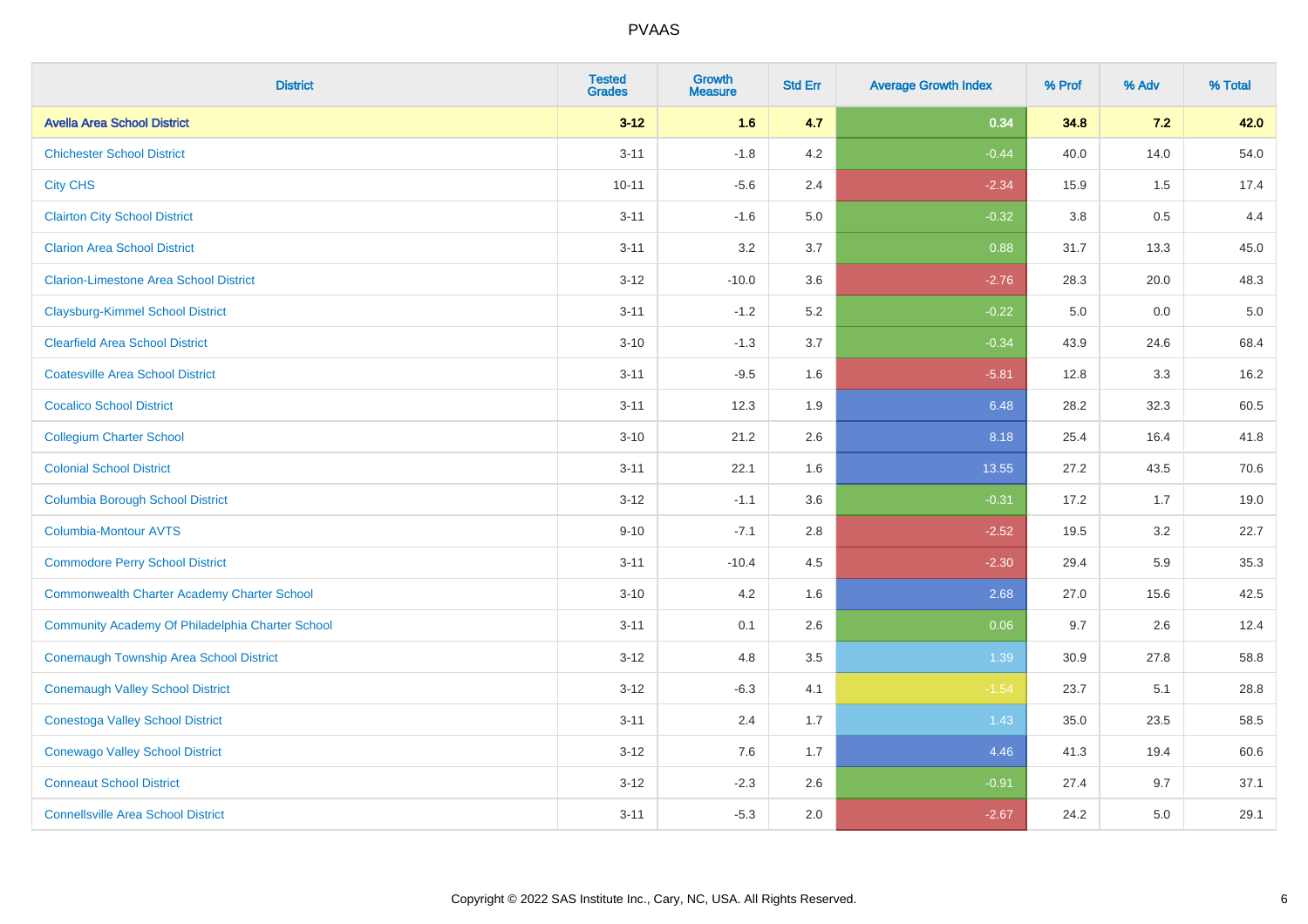| <b>District</b>                           | <b>Tested</b><br><b>Grades</b> | <b>Growth</b><br><b>Measure</b> | <b>Std Err</b> | <b>Average Growth Index</b> | % Prof | % Adv | % Total |
|-------------------------------------------|--------------------------------|---------------------------------|----------------|-----------------------------|--------|-------|---------|
| <b>Avella Area School District</b>        | $3 - 12$                       | 1.6                             | 4.7            | 0.34                        | 34.8   | 7.2   | 42.0    |
| <b>Conrad Weiser Area School District</b> | $3 - 11$                       | 7.1                             | 2.1            | 3.34                        | 28.2   | 14.4  | 42.6    |
| <b>Cornell School District</b>            | $3 - 11$                       | $-5.5$                          | 4.6            | $-1.20$                     | 11.3   | 3.2   | 14.5    |
| <b>Cornwall-Lebanon School District</b>   | $3 - 11$                       | 8.2                             | 1.6            | 5.24                        | 28.0   | 20.5  | 48.6    |
| <b>Corry Area School District</b>         | $3 - 11$                       | $-6.8$                          | 2.3            | $-3.01$                     | 24.0   | 8.8   | 32.8    |
| <b>Coudersport Area School District</b>   | $3 - 11$                       | 14.8                            | 3.4            | 4.33                        | 34.7   | 28.0  | 62.7    |
| <b>Council Rock School District</b>       | $3 - 11$                       | 13.5                            | 1.1            | 12.27                       | 32.0   | 35.4  | 67.4    |
| <b>Cranberry Area School District</b>     | $3 - 12$                       | $-0.9$                          | 3.1            | $-0.29$                     | 25.5   | 9.7   | 35.2    |
| <b>Crawford Central School District</b>   | $3 - 11$                       | 5.7                             | 2.1            | 2.71                        | 26.4   | 15.8  | 42.1    |
| <b>Crestwood School District</b>          | $3 - 11$                       | $-3.4$                          | 2.2            | $-1.52$                     | 33.1   | 21.7  | 54.9    |
| <b>Cumberland Valley School District</b>  | $3 - 12$                       | 18.6                            | 1.2            | 15.79                       | 31.3   | 39.2  | 70.5    |
| <b>Dallas School District</b>             | $3 - 11$                       | 8.1                             | 2.1            | 3.87                        | 32.4   | 22.4  | 54.8    |
| <b>Dallastown Area School District</b>    | $3 - 11$                       | 19.9                            | 1.4            | 14.14                       | 36.8   | 34.2  | 71.0    |
| <b>Daniel Boone Area School District</b>  | $3 - 12$                       | 0.9                             | 1.9            | 0.46                        | 28.9   | 22.0  | 51.0    |
| <b>Danville Area School District</b>      | $3 - 11$                       | 18.4                            | 2.6            | 7.19                        | 32.0   | 46.1  | 78.1    |
| <b>Dauphin County Technical School</b>    | $9 - 11$                       | $-3.9$                          | 2.3            | $-1.67$                     | 18.3   | 11.1  | 29.3    |
| <b>Deer Lakes School District</b>         | $3 - 11$                       | $-10.0$                         | 2.5            | $-4.02$                     | 27.7   | 9.9   | 37.6    |
| <b>Delaware Valley School District</b>    | $3 - 11$                       | 15.7                            | 1.6            | 9.62                        | 36.7   | 32.1  | 68.8    |
| <b>Derry Area School District</b>         | $3 - 11$                       | $-11.8$                         | 2.6            | $-4.53$                     | 34.8   | 6.1   | 40.9    |
| <b>Derry Township School District</b>     | $3 - 10$                       | 20.1                            | 2.0            | 10.20                       | 32.8   | 46.9  | 79.7    |
| <b>Donegal School District</b>            | $3-12$                         | 5.9                             | 2.2            | 2.72                        | 34.1   | 23.1  | 57.2    |
| <b>Dover Area School District</b>         | $3 - 12$                       | 7.1                             | 1.9            | 3.78                        | 33.0   | 18.7  | 51.7    |
| <b>Downingtown Area School District</b>   | $3 - 11$                       | 4.4                             | 1.1            | 4.06                        | 30.1   | 32.0  | 62.2    |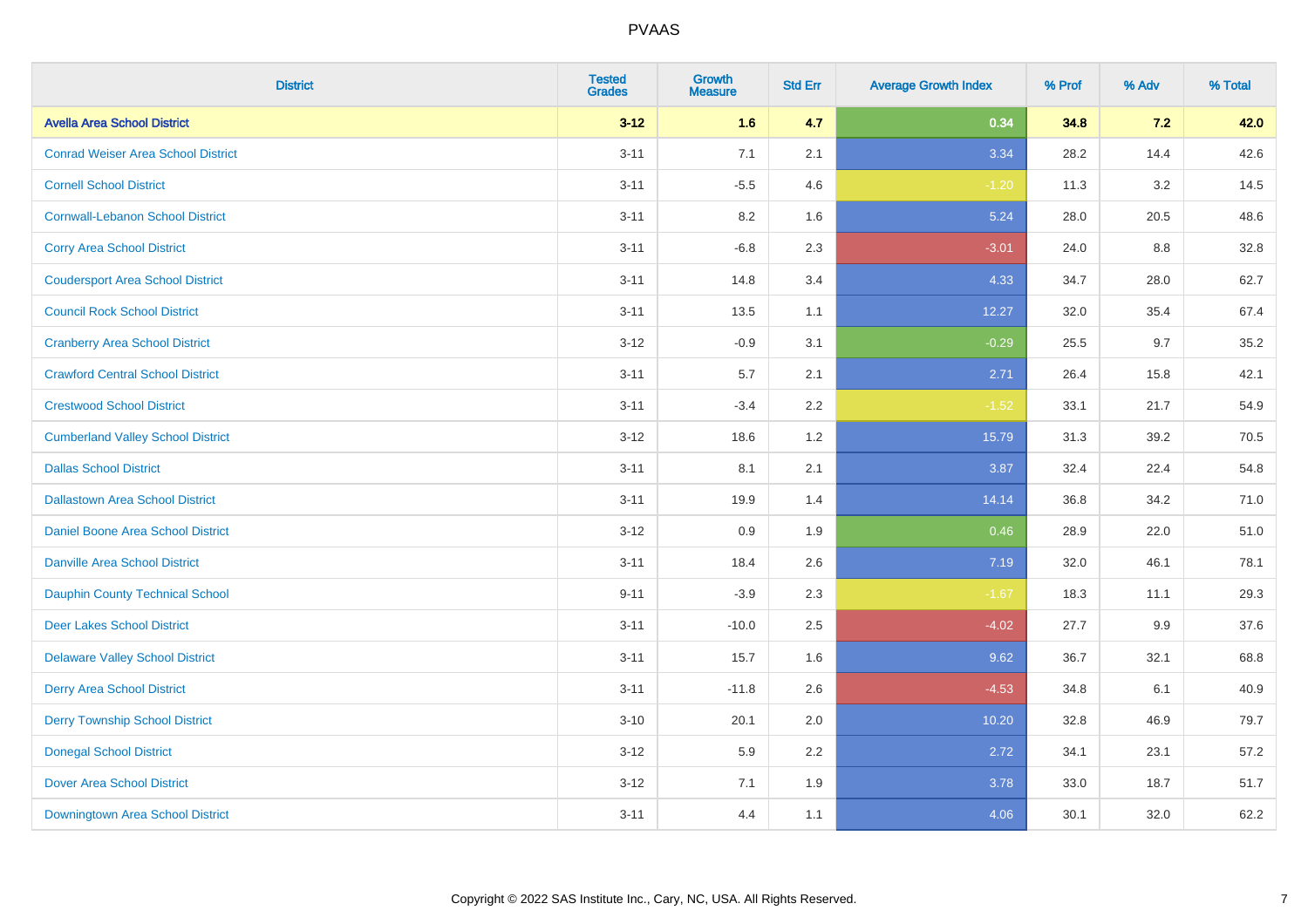| <b>District</b>                                   | <b>Tested</b><br><b>Grades</b> | Growth<br><b>Measure</b> | <b>Std Err</b> | <b>Average Growth Index</b> | % Prof | % Adv | % Total |
|---------------------------------------------------|--------------------------------|--------------------------|----------------|-----------------------------|--------|-------|---------|
| <b>Avella Area School District</b>                | $3 - 12$                       | 1.6                      | 4.7            | 0.34                        | 34.8   | 7.2   | 42.0    |
| Dr Robert Ketterer Charter School Inc             | $6 - 12$                       | 7.1                      | 4.3            | 1.66                        | 7.3    | 1.7   | 9.0     |
| <b>Dubois Area School District</b>                | $3 - 11$                       | $-2.8$                   | 2.0            | $-1.37$                     | 35.5   | 19.0  | 54.6    |
| <b>Dunmore School District</b>                    | $3 - 11$                       | $-12.2$                  | 2.7            | $-4.51$                     | 15.0   | 5.3   | 20.4    |
| <b>East Allegheny School District</b>             | $3 - 11$                       | $-6.4$                   | 3.0            | $-2.11$                     | 21.0   | 7.4   | 28.4    |
| <b>East Lycoming School District</b>              | $3 - 11$                       | $-10.9$                  | 2.1            | $-5.08$                     | 22.5   | 8.2   | 30.8    |
| <b>East Penn School District</b>                  | $3 - 11$                       | 8.9                      | 1.2            | 7.61                        | 32.8   | 26.4  | 59.2    |
| East Pennsboro Area School District               | $3 - 11$                       | 4.8                      | 2.1            | 2.26                        | 36.8   | 16.9  | 53.7    |
| East Stroudsburg Area School District             | $3 - 11$                       | $-4.9$                   | 1.4            | $-3.38$                     | 22.7   | 12.5  | 35.2    |
| <b>Eastern Lancaster County School District</b>   | $3 - 12$                       | 2.9                      | 3.2            | 0.91                        | 35.2   | 36.4  | 71.6    |
| Eastern Lebanon County School District            | $3 - 11$                       | 4.0                      | 2.1            | 1.89                        | 23.5   | 11.5  | 35.0    |
| <b>Eastern York School District</b>               | $3 - 11$                       | $-6.2$                   | 2.3            | $-2.70$                     | 27.8   | 18.5  | 46.4    |
| <b>Easton Area School District</b>                | $3 - 12$                       | 6.3                      | 1.3            | 4.91                        | 24.1   | 13.0  | 37.1    |
| <b>Elizabeth Forward School District</b>          | $3 - 11$                       | $-5.5$                   | 2.5            | $-2.25$                     | 32.2   | 12.8  | 45.0    |
| <b>Elizabethtown Area School District</b>         | $3 - 12$                       | 7.1                      | 1.7            | 4.19                        | 36.4   | 27.6  | 64.0    |
| <b>Elk Lake School District</b>                   | $3 - 11$                       | $-6.1$                   | 2.9            | $-2.12$                     | 26.3   | 11.6  | 37.9    |
| <b>Ellwood City Area School District</b>          | $3 - 11$                       | $-12.5$                  | 3.1            | $-4.00$                     | 26.7   | 8.7   | 35.4    |
| <b>Environmental Charter School At Frick Park</b> | $3-9$                          | $-6.2$                   | 3.7            | $-1.67$                     | 25.9   | 3.4   | 29.3    |
| <b>Ephrata Area School District</b>               | $3 - 11$                       | $6.8\,$                  | 1.7            | 4.08                        | 31.6   | 17.1  | 48.8    |
| <b>Erie City School District</b>                  | $3 - 12$                       | $-4.5$                   | 1.4            | $-3.09$                     | 13.4   | 6.7   | 20.1    |
| Esperanza Academy Charter School                  | $4 - 11$                       | 2.1                      | 2.1            | 1.01                        | 14.2   | 3.6   | 17.8    |
| <b>Esperanza Cyber Charter School</b>             | $3 - 11$                       | 7.1                      | 6.1            | 1.15                        | 8.8    | 2.9   | 11.8    |
| <b>Everett Area School District</b>               | $3 - 11$                       | $-1.1$                   | 3.1            | $-0.34$                     | 34.2   | 13.2  | 47.4    |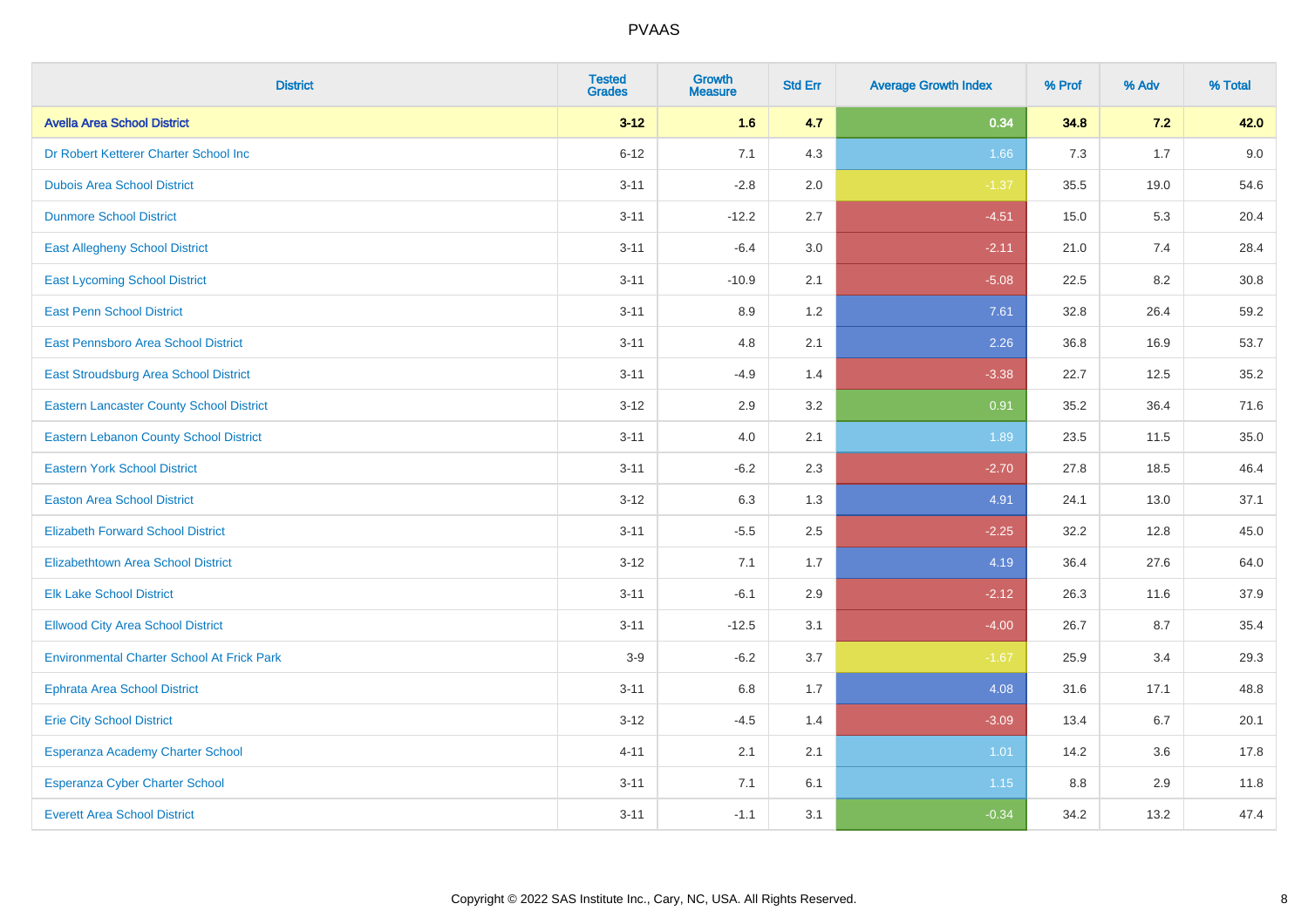| <b>District</b>                                   | <b>Tested</b><br><b>Grades</b> | Growth<br><b>Measure</b> | <b>Std Err</b> | <b>Average Growth Index</b> | % Prof | % Adv   | % Total |
|---------------------------------------------------|--------------------------------|--------------------------|----------------|-----------------------------|--------|---------|---------|
| <b>Avella Area School District</b>                | $3 - 12$                       | 1.6                      | 4.7            | 0.34                        | 34.8   | 7.2     | 42.0    |
| <b>Evergreen Community Charter School</b>         | $6 - 11$                       | $-1.1$                   | 4.7            | $-0.23$                     | 34.6   | 26.9    | 61.5    |
| <b>Executive Education Academy Charter School</b> | $3 - 10$                       | $-14.6$                  | 3.0            | $-4.81$                     | 8.5    | 1.2     | 9.8     |
| <b>Exeter Township School District</b>            | $3 - 11$                       | $-1.0$                   | 1.7            | $-0.58$                     | 27.2   | 15.6    | 42.8    |
| <b>Fairfield Area School District</b>             | $3 - 11$                       | $-0.5$                   | 3.6            | $-0.13$                     | 43.9   | 6.1     | 50.0    |
| <b>Fairview School District</b>                   | $3 - 11$                       | 8.3                      | 2.4            | 3.43                        | 41.9   | 34.9    | 76.7    |
| <b>Fannett-Metal School District</b>              | $3 - 11$                       | $-22.3$                  | 4.8            | $-4.65$                     | 16.4   | 6.6     | 23.0    |
| <b>Farrell Area School District</b>               | $3 - 11$                       | $-1.9$                   | 4.2            | $-0.44$                     | 9.3    | 11.6    | 20.9    |
| <b>Ferndale Area School District</b>              | $3 - 10$                       | $-1.1$                   | 4.1            | $-0.27$                     | 21.0   | 7.9     | 29.0    |
| <b>Fleetwood Area School District</b>             | $3 - 10$                       | 10.4                     | 2.0            | 5.19                        | 31.7   | 25.8    | 57.5    |
| <b>Forbes Road School District</b>                | $3 - 11$                       | $-11.5$                  | 4.7            | $-2.43$                     | 23.1   | 10.3    | 33.3    |
| <b>Forest Area School District</b>                | $3 - 11$                       | $-1.8$                   | 4.7            | $-0.37$                     | 18.9   | 15.1    | 34.0    |
| <b>Forest City Regional School District</b>       | $3 - 12$                       | $-1.2$                   | 3.6            | $-0.33$                     | 26.5   | $8.2\,$ | 34.7    |
| <b>Forest Hills School District</b>               | $3 - 11$                       | 1.8                      | 2.5            | 0.71                        | 28.8   | 10.3    | 39.1    |
| <b>Fort Cherry School District</b>                | $3 - 10$                       | $-0.7$                   | 3.1            | $-0.21$                     | 30.6   | 14.1    | 44.7    |
| <b>Fort Leboeuf School District</b>               | $3 - 11$                       | 3.5                      | 2.2            | 1.58                        | 32.0   | 16.8    | 48.8    |
| Fox Chapel Area School District                   | $3 - 11$                       | 17.6                     | 1.9            | 9.47                        | 22.9   | 52.0    | 74.9    |
| <b>Franklin Area School District</b>              | $3 - 11$                       | $-3.7$                   | 2.6            | $-1.43$                     | 30.5   | 5.9     | 36.4    |
| <b>Franklin Regional School District</b>          | $3 - 11$                       | 11.3                     | 1.8            | 6.13                        | 30.0   | 35.0    | 65.0    |
| <b>Frazier School District</b>                    | $3 - 11$                       | $-18.9$                  | 3.4            | $-5.49$                     | 18.3   | 1.4     | 19.7    |
| <b>Freedom Area School District</b>               | $3 - 11$                       | $-6.3$                   | 3.1            | $-2.04$                     | 22.9   | 8.4     | 31.3    |
| <b>Freeport Area School District</b>              | $3 - 10$                       | $-0.2$                   | 2.1            | $-0.10$                     | 37.4   | 29.8    | 67.2    |
| <b>Galeton Area School District</b>               | $3 - 11$                       | 5.4                      | 5.4            | 1.01                        | 33.3   | 22.2    | 55.6    |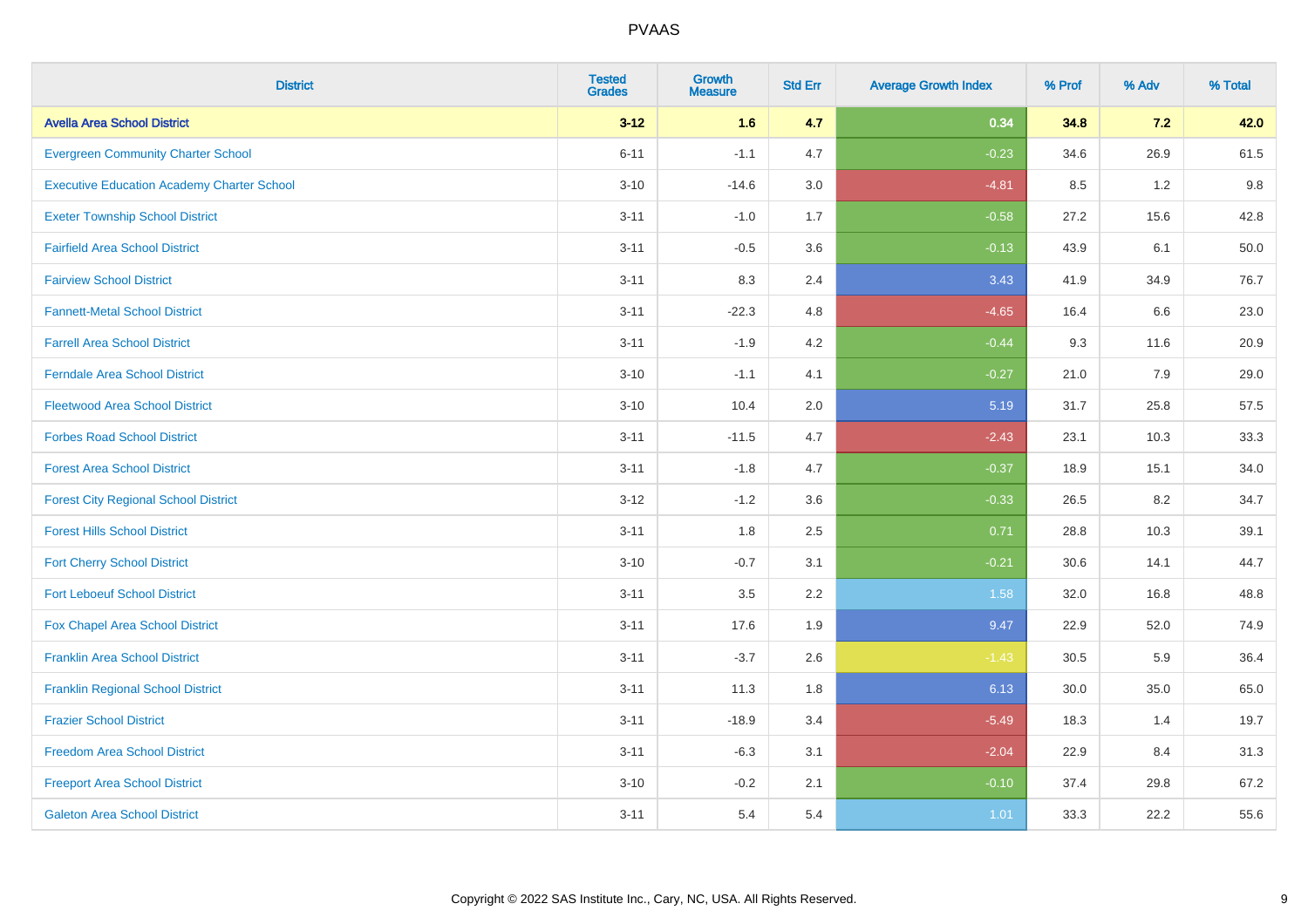| <b>District</b>                               | <b>Tested</b><br><b>Grades</b> | <b>Growth</b><br><b>Measure</b> | <b>Std Err</b> | <b>Average Growth Index</b> | % Prof | % Adv   | % Total |
|-----------------------------------------------|--------------------------------|---------------------------------|----------------|-----------------------------|--------|---------|---------|
| <b>Avella Area School District</b>            | $3 - 12$                       | 1.6                             | 4.7            | 0.34                        | 34.8   | 7.2     | 42.0    |
| <b>Garnet Valley School District</b>          | $3 - 10$                       | 0.2                             | 1.7            | 0.13                        | 34.9   | 26.4    | 61.3    |
| <b>Gateway School District</b>                | $3 - 11$                       | 3.1                             | 2.0            | 1.55                        | 35.7   | 18.5    | 54.2    |
| <b>General Mclane School District</b>         | $3 - 11$                       | $-10.7$                         | 2.4            | $-4.40$                     | 34.0   | 15.6    | 49.6    |
| <b>Gettysburg Area School District</b>        | $3 - 11$                       | $-6.0$                          | 2.0            | $-3.02$                     | 28.8   | 19.6    | 48.5    |
| <b>Girard School District</b>                 | $3 - 11$                       | $-12.3$                         | 2.6            | $-4.76$                     | 29.7   | 18.9    | 48.6    |
| <b>Glendale School District</b>               | $3 - 10$                       | 7.9                             | 3.5            | 2.25                        | 42.6   | 9.3     | 51.8    |
| <b>Governor Mifflin School District</b>       | $3 - 11$                       | $-4.4$                          | 1.6            | $-2.69$                     | 30.3   | $7.7$   | 38.0    |
| <b>Great Valley School District</b>           | $3 - 11$                       | 5.4                             | 2.0            | 2.77                        | 33.8   | 33.5    | 67.3    |
| <b>Greater Johnstown School District</b>      | $3 - 11$                       | $-3.5$                          | 2.4            | $-1.45$                     | 10.3   | 1.3     | 11.5    |
| <b>Greater Latrobe School District</b>        | $3 - 11$                       | $-14.1$                         | 2.0            | $-7.14$                     | 41.0   | 12.6    | 53.6    |
| <b>Greater Nanticoke Area School District</b> | $3-12$                         | $-6.8$                          | 2.6            | $-2.58$                     | 15.2   | 8.9     | 24.1    |
| <b>Greencastle-Antrim School District</b>     | $3 - 11$                       | $-0.3$                          | 2.0            | $-0.14$                     | 30.9   | 22.2    | 53.1    |
| <b>Greensburg Salem School District</b>       | $3 - 11$                       | $-6.9$                          | 2.2            | $-3.06$                     | 30.3   | 13.3    | 43.6    |
| <b>Greenville Area School District</b>        | $3 - 11$                       | $-13.2$                         | $3.0\,$        | $-4.45$                     | 32.1   | 4.6     | 36.7    |
| <b>Greenwood School District</b>              | $3 - 11$                       | 11.3                            | 3.6            | 3.14                        | 31.2   | 32.8    | 63.9    |
| <b>Grove City Area School District</b>        | $3 - 12$                       | $-8.8$                          | 2.3            | $-3.89$                     | 25.6   | 16.4    | 42.0    |
| <b>Halifax Area School District</b>           | $3 - 11$                       | 5.8                             | 3.5            | 1.64                        | 32.1   | 18.9    | 50.9    |
| <b>Hamburg Area School District</b>           | $3 - 11$                       | 0.6                             | 2.4            | 0.25                        | 28.0   | 15.5    | 43.6    |
| <b>Hampton Township School District</b>       | $3 - 11$                       | 7.4                             | 2.0            | 3.79                        | 37.9   | 39.2    | 77.0    |
| <b>Hanover Area School District</b>           | $3 - 11$                       | $-14.7$                         | 4.7            | $-3.13$                     | 12.1   | 3.0     | 15.2    |
| <b>Hanover Public School District</b>         | $3 - 11$                       | $-12.4$                         | 2.7            | $-4.50$                     | 22.7   | $6.2\,$ | 28.9    |
| <b>Harbor Creek School District</b>           | $3 - 11$                       | 13.4                            | 2.3            | 5.80                        | 34.5   | 40.7    | 75.2    |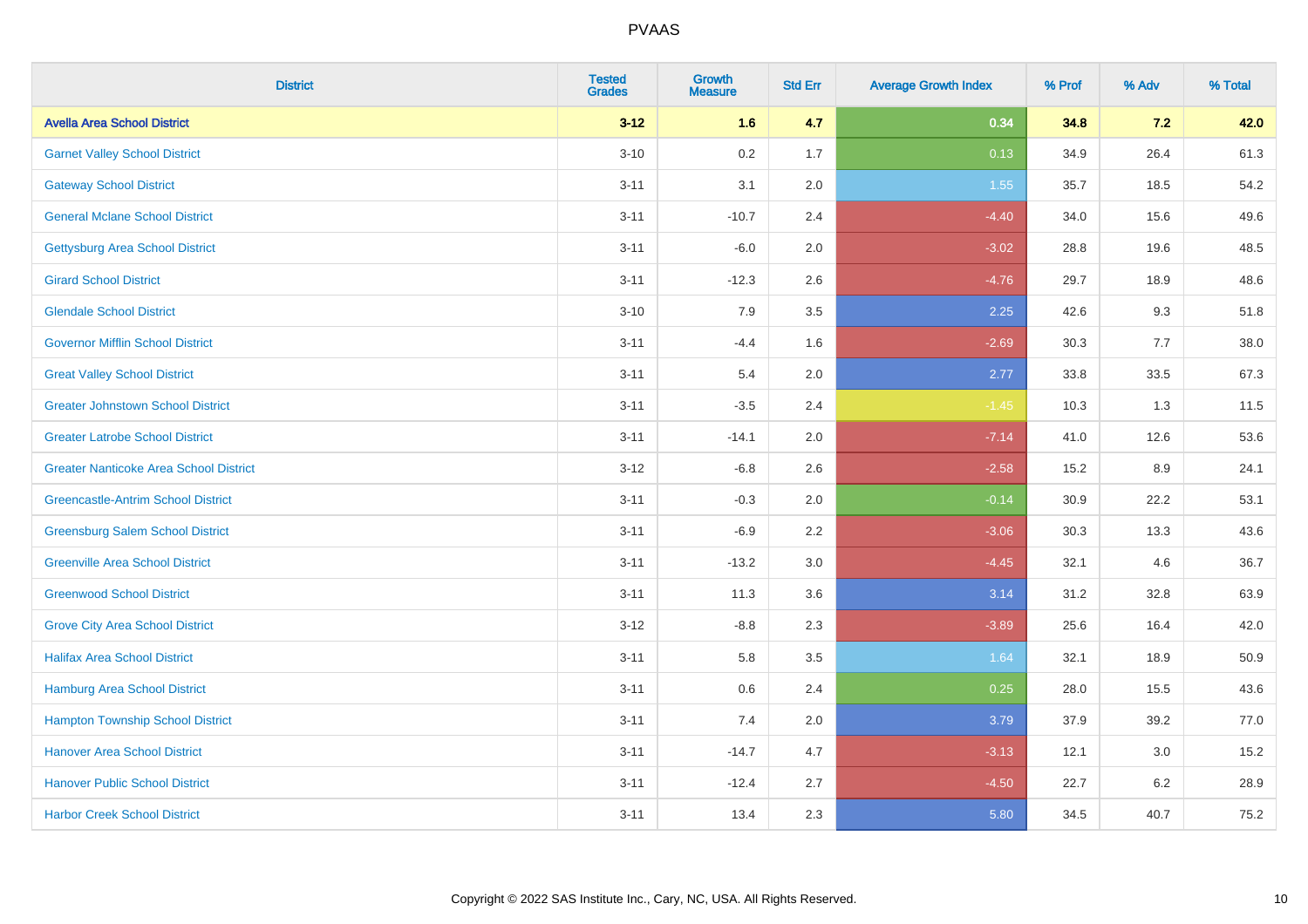| <b>District</b>                               | <b>Tested</b><br><b>Grades</b> | <b>Growth</b><br><b>Measure</b> | <b>Std Err</b> | <b>Average Growth Index</b> | % Prof | % Adv   | % Total |
|-----------------------------------------------|--------------------------------|---------------------------------|----------------|-----------------------------|--------|---------|---------|
| <b>Avella Area School District</b>            | $3 - 12$                       | 1.6                             | 4.7            | 0.34                        | 34.8   | 7.2     | 42.0    |
| Harmony Area School District                  | $3 - 10$                       | $-5.7$                          | 5.0            | $-1.13$                     | 33.3   | $0.0\,$ | 33.3    |
| <b>Harrisburg City School District</b>        | $3 - 11$                       | $-0.2$                          | 2.0            | $-0.11$                     | 6.0    | 2.0     | 8.0     |
| Hatboro-Horsham School District               | $3 - 11$                       | $-2.7$                          | 1.6            | $-1.65$                     | 27.9   | 17.9    | 45.8    |
| <b>Haverford Township School District</b>     | $3 - 11$                       | 1.4                             | 1.4            | 1.05                        | 36.7   | 26.3    | 63.0    |
| <b>Hazleton Area School District</b>          | $3 - 11$                       | 6.0                             | 1.6            | 3.85                        | 20.5   | 9.0     | 29.5    |
| <b>Hempfield Area School District</b>         | $3 - 12$                       | $-10.2$                         | 1.6            | $-6.37$                     | 28.1   | 19.2    | 47.3    |
| <b>Hempfield School District</b>              | $3 - 11$                       | 13.4                            | 1.3            | 10.53                       | 29.9   | 36.8    | 66.7    |
| <b>Hermitage School District</b>              | $3 - 12$                       | 14.0                            | 2.5            | 5.59                        | 34.0   | 27.0    | 61.0    |
| <b>Highlands School District</b>              | $3 - 11$                       | $-1.3$                          | 2.3            | $-0.55$                     | 32.6   | 10.5    | 43.0    |
| <b>Hollidaysburg Area School District</b>     | $3 - 11$                       | $-2.7$                          | 1.6            | $-1.64$                     | 32.6   | 15.2    | 47.8    |
| <b>Homer-Center School District</b>           | $3 - 11$                       | 8.8                             | 3.5            | 2.53                        | 38.0   | 17.7    | 55.8    |
| Hope For Hyndman Charter School               | $3 - 11$                       | 5.1                             | 5.8            | 0.88                        | 14.3   | 7.1     | 21.4    |
| <b>Hopewell Area School District</b>          | $3 - 11$                       | 0.8                             | 2.6            | 0.31                        | 34.5   | 12.4    | 46.9    |
| Huntingdon Area School District               | $3 - 11$                       | 5.8                             | 2.6            | 2.28                        | 27.8   | 17.4    | 45.2    |
| Imhotep Institute Charter High School         | $9 - 11$                       | $-17.6$                         | 5.8            | $-3.03$                     | 15.4   | $0.0\,$ | 15.4    |
| <b>Indiana Area School District</b>           | $3 - 11$                       | 12.0                            | 2.0            | 5.98                        | 30.0   | 30.4    | 60.3    |
| <b>Innovative Arts Academy Charter School</b> | $6 - 11$                       | $-7.2$                          | 2.5            | $-2.83$                     | 2.0    | 0.0     | 2.0     |
| Insight PA Cyber Charter School               | $3 - 11$                       | $-9.4$                          | 5.8            | $-1.62$                     | 25.6   | 4.6     | 30.2    |
| <b>Interboro School District</b>              | $3 - 12$                       | $-8.4$                          | 2.0            | $-4.27$                     | 27.6   | 6.4     | 34.1    |
| <b>Iroquois School District</b>               | $3 - 11$                       | 13.6                            | 2.8            | 4.83                        | 33.3   | 16.0    | 49.4    |
| Jamestown Area School District                | $3 - 11$                       | $-9.5$                          | 4.1            | $-2.33$                     | 41.5   | 4.9     | 46.3    |
| Jeannette City School District                | $3 - 11$                       | $-0.7$                          | 3.4            | $-0.20$                     | 26.8   | 4.1     | 30.9    |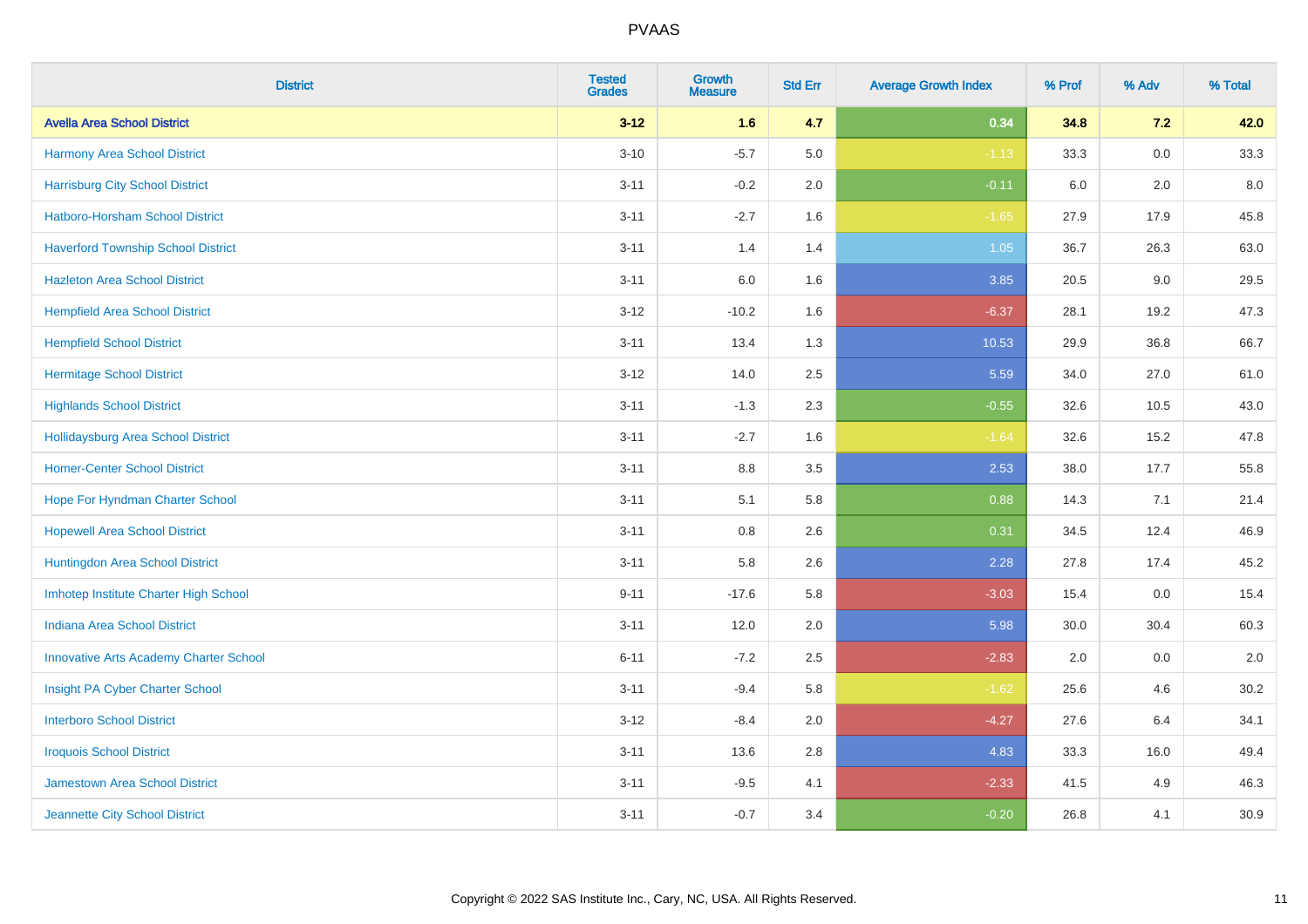| <b>District</b>                                 | <b>Tested</b><br><b>Grades</b> | <b>Growth</b><br><b>Measure</b> | <b>Std Err</b> | <b>Average Growth Index</b> | % Prof | % Adv   | % Total |
|-------------------------------------------------|--------------------------------|---------------------------------|----------------|-----------------------------|--------|---------|---------|
| <b>Avella Area School District</b>              | $3 - 12$                       | 1.6                             | 4.7            | 0.34                        | 34.8   | 7.2     | 42.0    |
| Jefferson County-Dubois AVTS                    | $9 - 11$                       | $-11.7$                         | 3.1            | $-3.72$                     | 17.6   | $2.8\,$ | 20.4    |
| Jefferson-Morgan School District                | $3 - 10$                       | $-12.0$                         | 3.9            | $-3.09$                     | 28.6   | 6.1     | 34.7    |
| <b>Jenkintown School District</b>               | $3 - 11$                       | $-7.9$                          | 4.1            | $-1.92$                     | 34.1   | 27.3    | 61.4    |
| <b>Jersey Shore Area School District</b>        | $3 - 11$                       | 0.7                             | 2.5            | 0.27                        | 39.3   | 13.6    | 52.9    |
| Jim Thorpe Area School District                 | $3 - 11$                       | $-10.9$                         | 2.4            | $-4.48$                     | 19.5   | 6.0     | 25.5    |
| Johnsonburg Area School District                | $3 - 11$                       | 5.0                             | 3.9            | 1.27                        | 35.5   | 11.8    | 47.4    |
| <b>Juniata County School District</b>           | $3 - 12$                       | 7.7                             | 2.0            | 3.81                        | 22.9   | 18.9    | 41.8    |
| Juniata Valley School District                  | $3 - 11$                       | 1.6                             | 3.2            | 0.51                        | 23.1   | 9.4     | 32.5    |
| <b>Kane Area School District</b>                | $3 - 10$                       | 8.8                             | 2.9            | 3.07                        | 31.4   | 19.8    | 51.2    |
| Karns City Area School District                 | $3 - 11$                       | $-7.2$                          | 2.6            | $-2.71$                     | 26.4   | 20.8    | 47.2    |
| <b>Kennett Consolidated School District</b>     | $3 - 11$                       | $-10.4$                         | 1.7            | $-6.27$                     | 28.7   | 14.0    | 42.7    |
| <b>Keystone Central School District</b>         | $3 - 11$                       | 3.6                             | 1.8            | 2.04                        | 27.1   | 14.6    | 41.8    |
| <b>Keystone Education Center Charter School</b> | $3 - 12$                       | $-6.5$                          | 5.1            | $-1.28$                     | 0.0    | 0.0     | $0.0\,$ |
| <b>Keystone Oaks School District</b>            | $3 - 11$                       | $-7.2$                          | 2.3            | $-3.14$                     | 30.0   | 11.1    | 41.0    |
| <b>Keystone School District</b>                 | $3 - 11$                       | 7.8                             | 5.7            | 1.37                        | 35.0   | 45.0    | 80.0    |
| <b>KIPP Dubois Charter School</b>               | $9 - 10$                       | $-3.0$                          | 3.1            | $-0.95$                     | 10.0   | 0.0     | 10.0    |
| <b>Kiski Area School District</b>               | $3 - 11$                       | $-4.0$                          | 2.0            | $-1.99$                     | 23.1   | 18.2    | 41.3    |
| <b>Kutztown Area School District</b>            | $3 - 12$                       | 9.3                             | 2.8            | 3.34                        | 38.5   | 14.6    | 53.2    |
| La Academia Partnership Charter School          | $6 - 11$                       | $-15.5$                         | 5.7            | $-2.70$                     | 2.3    | 0.0     | 2.3     |
| Lackawanna Trail School District                | $3 - 10$                       | $-11.0$                         | 3.3            | $-3.35$                     | 13.1   | 18.0    | 31.2    |
| <b>Lakeland School District</b>                 | $3 - 11$                       | 13.3                            | 2.8            | 4.80                        | 22.2   | 21.2    | 43.4    |
| <b>Lake-Lehman School District</b>              | $3 - 11$                       | 14.9                            | 2.8            | 5.34                        | 25.8   | 22.5    | 48.3    |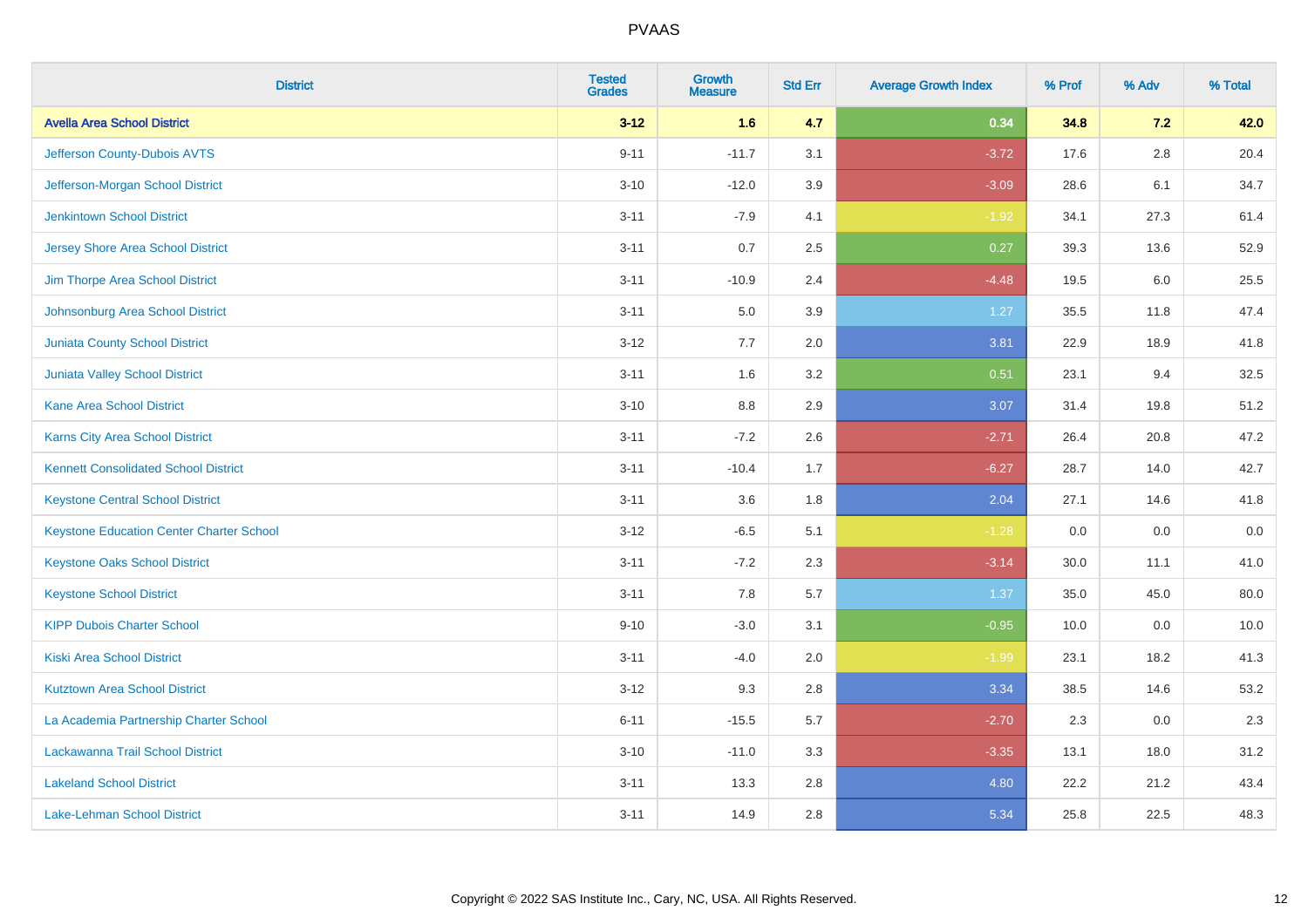| <b>District</b>                                    | <b>Tested</b><br><b>Grades</b> | <b>Growth</b><br><b>Measure</b> | <b>Std Err</b> | <b>Average Growth Index</b> | % Prof | % Adv | % Total |
|----------------------------------------------------|--------------------------------|---------------------------------|----------------|-----------------------------|--------|-------|---------|
| <b>Avella Area School District</b>                 | $3 - 12$                       | 1.6                             | 4.7            | 0.34                        | 34.8   | 7.2   | 42.0    |
| <b>Lakeview School District</b>                    | $3 - 11$                       | $-1.9$                          | 3.5            | $-0.53$                     | 41.5   | 12.3  | 53.8    |
| Lampeter-Strasburg School District                 | $3 - 12$                       | 11.0                            | 1.9            | 5.69                        | 35.4   | 32.3  | 67.7    |
| <b>Lancaster School District</b>                   | $3 - 12$                       | $-10.0$                         | 1.4            | $-7.22$                     | 9.0    | 3.9   | 12.8    |
| <b>Laurel Highlands School District</b>            | $3 - 11$                       | $-3.8$                          | 2.3            | $-1.63$                     | 20.9   | 14.6  | 35.4    |
| <b>Laurel School District</b>                      | $3 - 11$                       | 13.0                            | 3.1            | 4.19                        | 30.3   | 15.7  | 46.1    |
| <b>Lawrence County CTC</b>                         | $10 - 11$                      | $-9.8$                          | 3.7            | $-2.68$                     | 7.3    | 0.0   | 7.3     |
| <b>Lebanon School District</b>                     | $3 - 11$                       | $-1.2$                          | 1.9            | $-0.63$                     | 15.2   | 6.4   | 21.6    |
| Leechburg Area School District                     | $3 - 11$                       | 7.0                             | 3.9            | 1.79                        | 37.7   | 4.9   | 42.6    |
| <b>Lehigh Career &amp; Technical Institute</b>     | $10 - 12$                      | $-0.7$                          | 6.3            | $-0.11$                     | 36.4   | 4.6   | 40.9    |
| Lehigh Valley Academy Regional Charter School      | $3 - 11$                       | $-5.9$                          | 3.0            | $-1.98$                     | 20.0   | 7.7   | 27.7    |
| Lehigh Valley Charter High School For The Arts     | $9 - 10$                       | $-11.8$                         | 2.5            | $-4.76$                     | 28.9   | 5.7   | 34.6    |
| <b>Lehighton Area School District</b>              | $3 - 11$                       | 11.4                            | 2.4            | 4.84                        | 30.5   | 24.9  | 55.3    |
| <b>Lewisburg Area School District</b>              | $3 - 11$                       | 1.7                             | 2.4            | 0.72                        | 35.9   | 35.9  | 71.8    |
| <b>Ligonier Valley School District</b>             | $3 - 11$                       | $-10.8$                         | 3.1            | $-3.43$                     | 34.1   | 5.8   | 39.9    |
| Lincoln Leadership Academy Charter School          | $3 - 12$                       | $-7.4$                          | 3.7            | $-1.99$                     | 6.4    | 2.1   | 8.5     |
| <b>Lincoln Park Performing Arts Charter School</b> | $7 - 11$                       | $-14.9$                         | 2.7            | $-5.45$                     | 39.3   | 8.9   | 48.2    |
| <b>Line Mountain School District</b>               | $3 - 11$                       | 11.7                            | 3.9            | 3.01                        | 40.4   | 42.3  | 82.7    |
| <b>Littlestown Area School District</b>            | $3 - 11$                       | 28.7                            | 2.4            | 11.83                       | 38.4   | 29.3  | 67.7    |
| <b>Lower Dauphin School District</b>               | $3 - 11$                       | 5.3                             | 1.8            | 3.03                        | 30.6   | 26.8  | 57.5    |
| <b>Lower Merion School District</b>                | $3 - 11$                       | 18.9                            | 1.2            | 15.42                       | 29.4   | 48.6  | 78.0    |
| <b>Lower Moreland Township School District</b>     | $3 - 11$                       | 8.7                             | 2.0            | 4.35                        | 38.2   | 33.2  | 71.4    |
| <b>Loyalsock Township School District</b>          | $3 - 12$                       | 26.7                            | 2.7            | 9.92                        | 36.8   | 35.1  | 71.9    |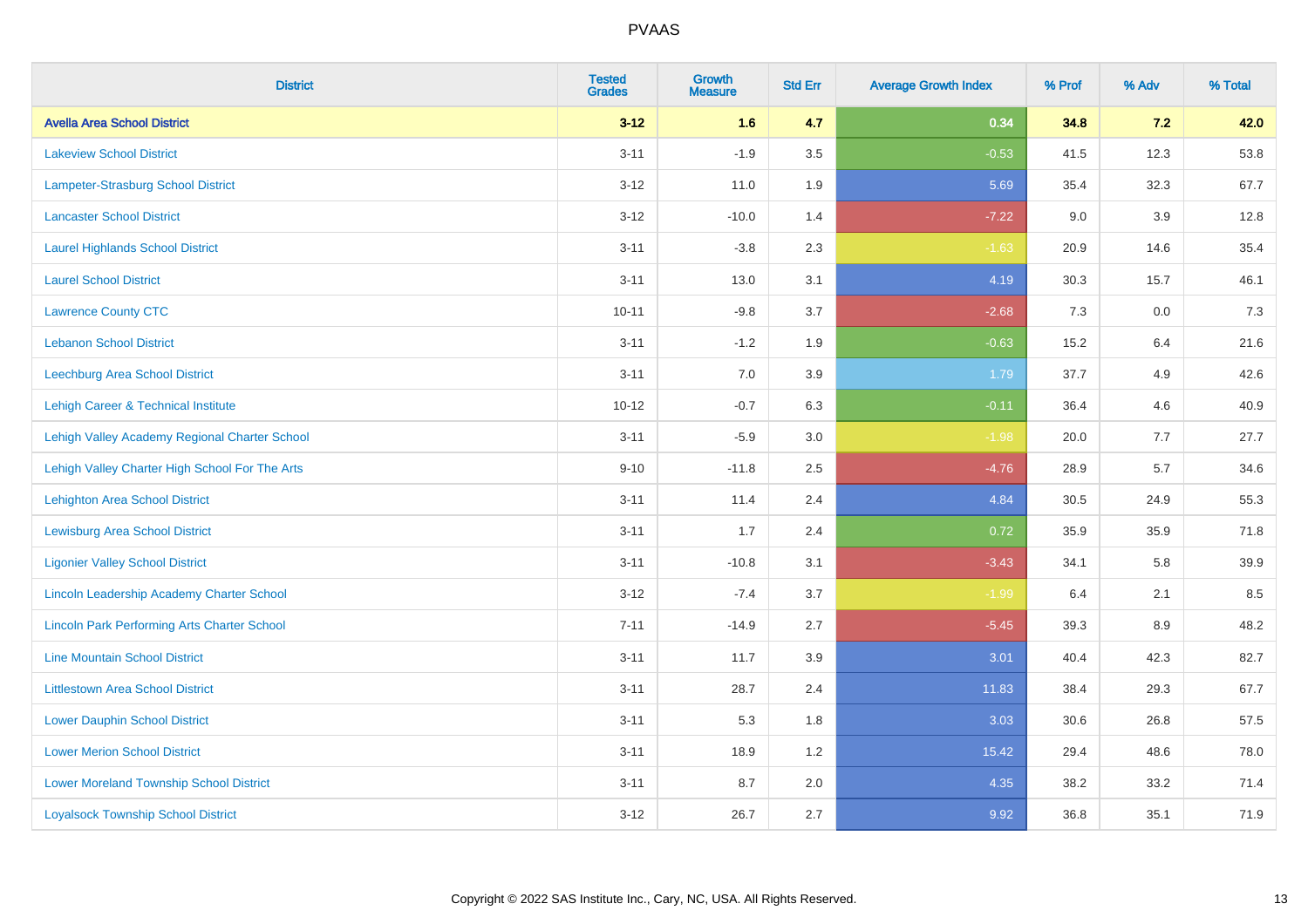| <b>District</b>                                | <b>Tested</b><br><b>Grades</b> | Growth<br><b>Measure</b> | <b>Std Err</b> | <b>Average Growth Index</b> | % Prof | % Adv   | % Total |
|------------------------------------------------|--------------------------------|--------------------------|----------------|-----------------------------|--------|---------|---------|
| <b>Avella Area School District</b>             | $3 - 12$                       | 1.6                      | 4.7            | 0.34                        | 34.8   | 7.2     | 42.0    |
| <b>Mahanoy Area School District</b>            | $3 - 10$                       | $-3.4$                   | 3.1            | $-1.07$                     | 21.4   | $8.6\,$ | 30.0    |
| <b>Manheim Central School District</b>         | $3 - 11$                       | 12.8                     | 2.0            | 6.52                        | 27.8   | 35.4    | 63.2    |
| <b>Manheim Township School District</b>        | $3 - 12$                       | 10.9                     | 1.5            | 7.51                        | 30.9   | 31.0    | 61.9    |
| <b>Marion Center Area School District</b>      | $3 - 10$                       | 0.8                      | 2.9            | 0.27                        | 23.3   | 11.1    | 34.4    |
| Maritime Academy Charter School                | $3 - 10$                       | 13.2                     | 3.1            | 4.29                        | 24.0   | 1.3     | 25.3    |
| <b>Marple Newtown School District</b>          | $3 - 11$                       | 20.6                     | 2.3            | 8.95                        | 31.1   | 42.7    | 73.8    |
| <b>Mars Area School District</b>               | $3 - 10$                       | 6.6                      | 1.9            | 3.45                        | 36.7   | 32.4    | 69.1    |
| <b>MaST Community Charter School</b>           | $3 - 10$                       | $-0.9$                   | 2.5            | $-0.34$                     | 25.0   | 21.6    | 46.6    |
| <b>MaST Community Charter School II</b>        | $3 - 10$                       | 1.4                      | 3.0            | 0.45                        | 16.1   | 4.6     | 20.7    |
| Mastery Charter High School-Lenfest Campus     | $7 - 11$                       | $-1.8$                   | 5.8            | $-0.30$                     | 26.3   | 0.0     | 26.3    |
| <b>Mastery Charter School - Gratz Campus</b>   | $7 - 10$                       | $-9.5$                   | 4.6            | $-2.09$                     | 0.0    | 3.4     | 3.4     |
| <b>Mastery Charter School - Hardy Williams</b> | $3 - 11$                       | 6.6                      | 3.0            | 2.21                        | 24.7   | 1.2     | 25.9    |
| <b>Mastery Charter School - Pickett Campus</b> | $6 - 10$                       | 2.7                      | 4.2            | 0.65                        | 20.6   | 0.0     | 20.6    |
| Mastery Charter School - Shoemaker Campus      | $7 - 10$                       | $-2.3$                   | 2.8            | $-0.81$                     | 10.1   | 3.7     | 13.8    |
| <b>Mastery Charter School - Thomas Campus</b>  | $3 - 10$                       | 7.9                      | 5.7            | 1.39                        | 12.5   | 0.0     | 12.5    |
| <b>Mcguffey School District</b>                | $3 - 11$                       | $-12.1$                  | 3.0            | $-4.06$                     | 12.8   | 5.9     | 18.6    |
| <b>Mckeesport Area School District</b>         | $3 - 12$                       | 4.6                      | 2.2            | 2.14                        | 21.1   | 4.4     | 25.5    |
| Mechanicsburg Area School District             | $3 - 11$                       | $-5.7$                   | 1.6            | $-3.48$                     | 35.1   | 16.0    | 51.2    |
| <b>Mercer Area School District</b>             | $3 - 11$                       | 2.2                      | 3.1            | 0.70                        | 24.4   | 11.8    | 36.2    |
| <b>Methacton School District</b>               | $3 - 11$                       | 11.0                     | 1.6            | 6.94                        | 36.0   | 33.6    | 69.6    |
| Meyersdale Area School District                | $3 - 11$                       | $-16.1$                  | 3.3            | $-4.94$                     | 20.3   | 5.8     | 26.1    |
| <b>Mid Valley School District</b>              | $3 - 10$                       | $-11.1$                  | 2.7            | $-4.07$                     | 28.3   | 8.1     | 36.4    |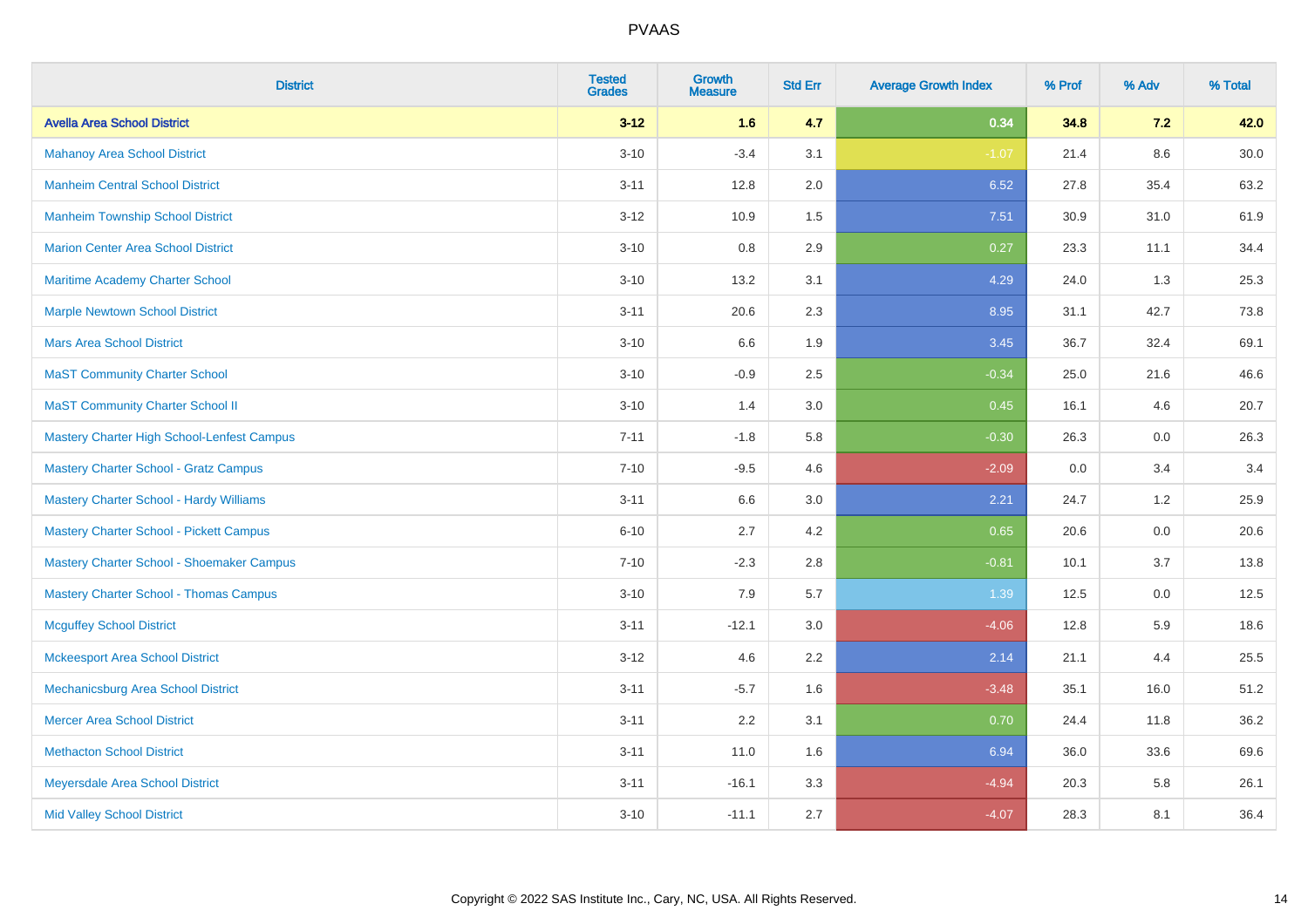| <b>District</b>                            | <b>Tested</b><br><b>Grades</b> | <b>Growth</b><br><b>Measure</b> | <b>Std Err</b> | <b>Average Growth Index</b> | % Prof | % Adv   | % Total |
|--------------------------------------------|--------------------------------|---------------------------------|----------------|-----------------------------|--------|---------|---------|
| <b>Avella Area School District</b>         | $3 - 12$                       | 1.6                             | 4.7            | 0.34                        | 34.8   | 7.2     | 42.0    |
| <b>Middletown Area School District</b>     | $3 - 11$                       | $-3.4$                          | 2.4            | $-1.44$                     | 34.3   | 15.2    | 49.4    |
| <b>Midd-West School District</b>           | $3 - 11$                       | 3.6                             | 2.6            | 1.42                        | 28.6   | 25.0    | 53.6    |
| <b>Mifflin County School District</b>      | $3 - 11$                       | 12.3                            | 1.6            | 7.69                        | 35.1   | 15.1    | 50.3    |
| Mifflinburg Area School District           | $3 - 11$                       | $-6.0$                          | 2.1            | $-2.87$                     | 32.7   | 13.3    | 46.0    |
| <b>Millcreek Township School District</b>  | $3 - 11$                       | 9.1                             | 1.4            | 6.61                        | 34.5   | 30.1    | 64.6    |
| Millersburg Area School District           | $3 - 11$                       | $-6.6$                          | 3.4            | $-1.92$                     | 24.1   | 10.3    | 34.5    |
| <b>Millville Area School District</b>      | $3 - 12$                       | $-5.6$                          | 4.4            | $-1.26$                     | 31.4   | 11.4    | 42.9    |
| <b>Milton Area School District</b>         | $3 - 11$                       | $-10.1$                         | 2.5            | $-4.04$                     | 23.0   | 11.3    | 34.2    |
| <b>Minersville Area School District</b>    | $3 - 11$                       | $-2.9$                          | 3.4            | $-0.86$                     | 27.4   | 9.7     | 37.1    |
| <b>Mohawk Area School District</b>         | $3 - 11$                       | $-10.5$                         | 2.8            | $-3.75$                     | 35.1   | 10.6    | 45.7    |
| <b>Monessen City School District</b>       | $3 - 10$                       | $-3.9$                          | 5.6            | $-0.69$                     | 21.0   | 10.5    | 31.6    |
| <b>Moniteau School District</b>            | $3 - 11$                       | $-11.8$                         | 2.9            | $-4.07$                     | 22.6   | $5.0\,$ | 27.6    |
| <b>Montgomery Area School District</b>     | $3 - 11$                       | $-5.8$                          | 3.2            | $-1.83$                     | 25.0   | 11.5    | 36.5    |
| <b>Montour School District</b>             | $3 - 11$                       | $-6.1$                          | 2.1            | $-2.95$                     | 31.8   | 23.6    | 55.3    |
| <b>Montoursville Area School District</b>  | $3 - 12$                       | $-8.4$                          | 2.6            | $-3.17$                     | 38.8   | 18.2    | 57.0    |
| <b>Montrose Area School District</b>       | $3 - 10$                       | 12.3                            | 2.8            | 4.41                        | 37.8   | 28.9    | 66.7    |
| <b>Moon Area School District</b>           | $3 - 11$                       | 1.5                             | 1.8            | 0.86                        | 34.5   | 25.5    | 60.0    |
| Morrisville Borough School District        | $3 - 11$                       | $-13.1$                         | 3.7            | $-3.52$                     | 4.9    | 1.6     | 6.6     |
| <b>Moshannon Valley School District</b>    | $3 - 10$                       | $-5.1$                          | 4.6            | $-1.12$                     | 25.0   | 12.5    | 37.5    |
| <b>Mount Carmel Area School District</b>   | $3 - 11$                       | $-7.9$                          | 2.3            | $-3.38$                     | 18.2   | 4.4     | 22.6    |
| <b>Mount Pleasant Area School District</b> | $3 - 11$                       | $-5.4$                          | 2.3            | $-2.37$                     | 33.3   | 8.7     | 42.0    |
| <b>Mount Union Area School District</b>    | $3 - 10$                       | $-2.5$                          | 2.8            | $-0.89$                     | 19.8   | 5.8     | 25.6    |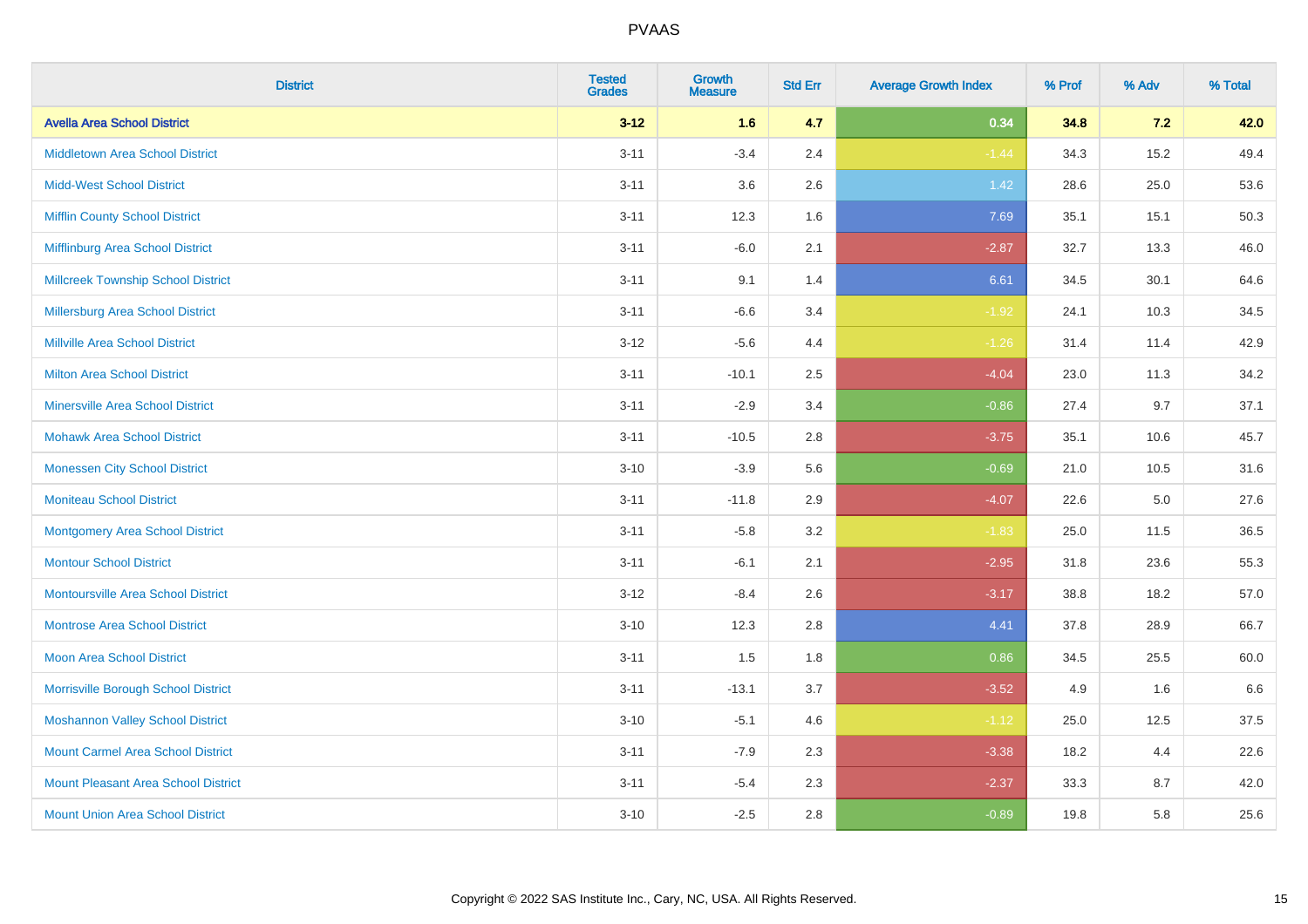| <b>District</b>                            | <b>Tested</b><br><b>Grades</b> | <b>Growth</b><br><b>Measure</b> | <b>Std Err</b> | <b>Average Growth Index</b> | % Prof | % Adv    | % Total |
|--------------------------------------------|--------------------------------|---------------------------------|----------------|-----------------------------|--------|----------|---------|
| <b>Avella Area School District</b>         | $3 - 12$                       | 1.6                             | 4.7            | 0.34                        | 34.8   | $7.2$    | 42.0    |
| <b>Mountain View School District</b>       | $3 - 11$                       | 24.2                            | 3.4            | 7.20                        | 45.8   | 37.3     | 83.0    |
| Mt Lebanon School District                 | $3 - 11$                       | 2.4                             | 1.3            | 1.79                        | 39.3   | 37.4     | 76.8    |
| <b>Muhlenberg School District</b>          | $3 - 10$                       | $-17.8$                         | 1.9            | $-9.34$                     | 12.4   | 4.6      | 17.0    |
| Multicultural Academy Charter School       | $9 - 11$                       | 6.0                             | 3.4            | 1.77                        | 12.3   | 0.0      | 12.3    |
| <b>Muncy School District</b>               | $3 - 11$                       | 6.9                             | 3.3            | 2.12                        | 37.6   | 18.8     | 56.4    |
| <b>Nazareth Area School District</b>       | $3 - 11$                       | $-2.5$                          | 1.7            | $-1.53$                     | 29.2   | 24.6     | 53.8    |
| <b>Neshaminy School District</b>           | $3 - 11$                       | 8.6                             | 1.3            | 6.56                        | 31.3   | 23.9     | 55.2    |
| <b>Neshannock Township School District</b> | $3 - 10$                       | $-12.5$                         | 2.7            | $-4.73$                     | 29.0   | 13.0     | 42.0    |
| <b>New Brighton Area School District</b>   | $3 - 11$                       | $-2.1$                          | 3.2            | $-0.65$                     | 31.5   | 11.1     | 42.6    |
| <b>New Castle Area School District</b>     | $3 - 12$                       | $-13.6$                         | 2.3            | $-5.99$                     | 17.6   | 2.0      | 19.5    |
| <b>New Foundations Charter School</b>      | $3 - 11$                       | 0.6                             | 2.2            | 0.29                        | 22.4   | 4.0      | 26.4    |
| New Hope-Solebury School District          | $3 - 11$                       | 28.8                            | 2.9            | 9.77                        | 31.6   | $50.0\,$ | 81.6    |
| New Kensington-Arnold School District      | $3 - 11$                       | $-5.8$                          | 3.2            | $-1.80$                     | 10.8   | 1.2      | 12.0    |
| <b>Newport School District</b>             | $3-12$                         | $3.8\,$                         | 3.3            | 1.17                        | 38.8   | 10.4     | 49.2    |
| <b>Norristown Area School District</b>     | $3 - 12$                       | $-25.4$                         | 1.7            | $-15.35$                    | 10.6   | 1.8      | 12.4    |
| North Allegheny School District            | $3 - 11$                       | 18.0                            | 1.3            | 14.25                       | 30.5   | 42.9     | 73.4    |
| North Clarion County School District       | $3-12$                         | 3.4                             | 4.1            | 0.83                        | 45.0   | 18.8     | 63.8    |
| <b>North East School District</b>          | $3 - 11$                       | $-5.3$                          | 2.7            | $-1.97$                     | 31.7   | 24.8     | 56.4    |
| <b>North Hills School District</b>         | $3 - 11$                       | $-15.8$                         | 1.8            | $-8.84$                     | 26.4   | 19.8     | 46.2    |
| <b>North Penn School District</b>          | $3 - 11$                       | 17.6                            | 1.0            | 17.53                       | 30.8   | 35.7     | 66.4    |
| <b>North Pocono School District</b>        | $3 - 11$                       | 13.1                            | 3.7            | 3.54                        | 31.4   | 33.3     | 64.7    |
| North Schuylkill School District           | $3 - 11$                       | $-4.7$                          | 2.2            | $-2.16$                     | 20.2   | 11.7     | 31.9    |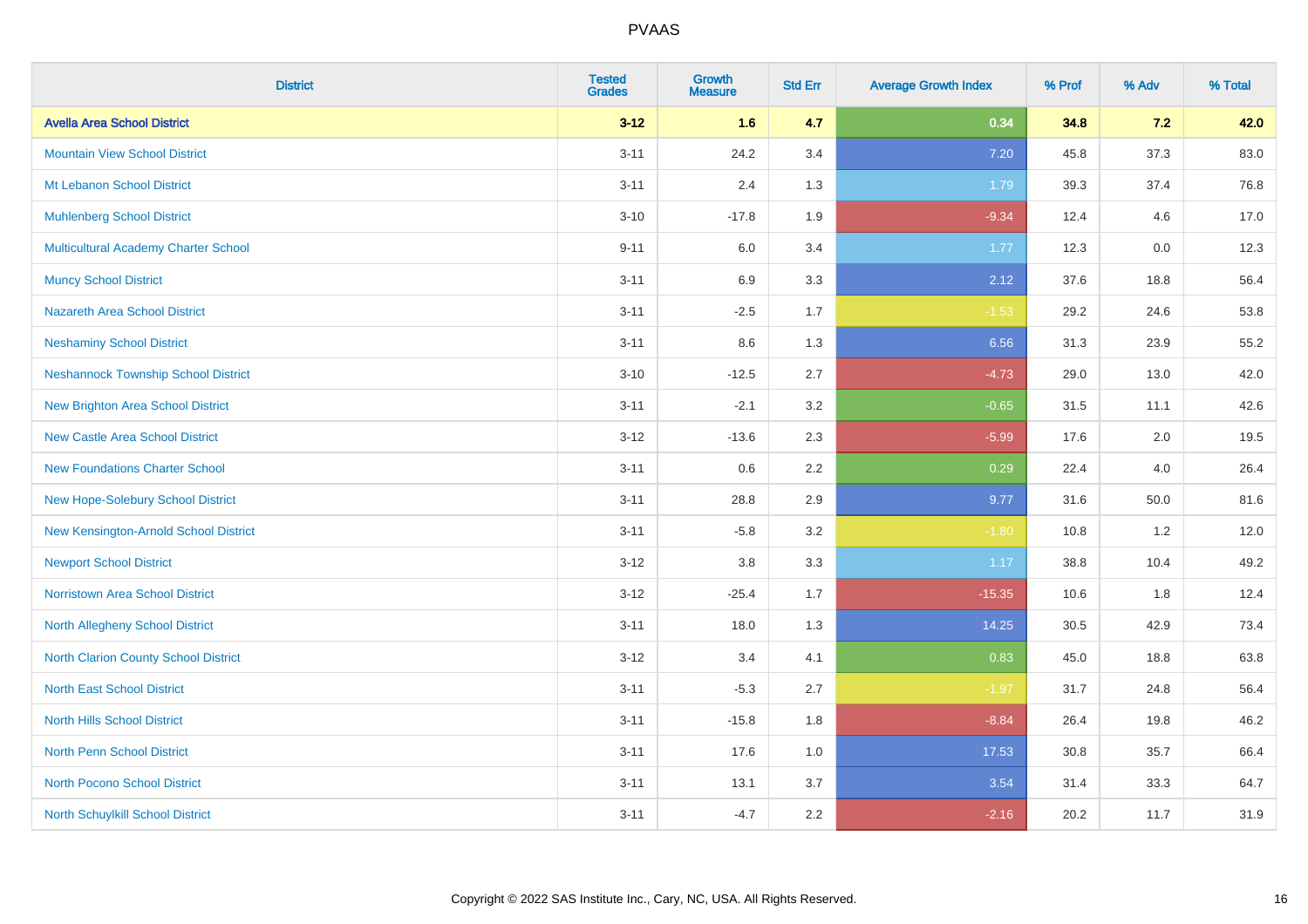| <b>District</b>                           | <b>Tested</b><br><b>Grades</b> | <b>Growth</b><br><b>Measure</b> | <b>Std Err</b> | <b>Average Growth Index</b> | % Prof | % Adv   | % Total |
|-------------------------------------------|--------------------------------|---------------------------------|----------------|-----------------------------|--------|---------|---------|
| <b>Avella Area School District</b>        | $3 - 12$                       | 1.6                             | 4.7            | 0.34                        | 34.8   | 7.2     | 42.0    |
| <b>North Star School District</b>         | $3 - 11$                       | 1.1                             | 3.3            | 0.34                        | 26.2   | 20.0    | 46.2    |
| Northampton Area School District          | $3 - 11$                       | 3.2                             | 1.5            | 2.05                        | 29.8   | 17.9    | 47.7    |
| <b>Northeast Bradford School District</b> | $3 - 10$                       | $-5.0$                          | 3.7            | $-1.35$                     | 30.6   | 4.8     | 35.5    |
| Northeastern York School District         | $3 - 11$                       | 3.8                             | 1.8            | 2.11                        | 32.7   | 21.0    | 53.7    |
| Northern Bedford County School District   | $3 - 11$                       | $-2.3$                          | 3.3            | $-0.69$                     | 26.2   | 16.9    | 43.1    |
| Northern Cambria School District          | $3 - 11$                       | $-0.3$                          | 3.4            | $-0.09$                     | 26.5   | 1.2     | 27.7    |
| Northern Lebanon School District          | $3 - 11$                       | $-0.7$                          | 2.3            | $-0.29$                     | 18.8   | 6.8     | 25.6    |
| Northern Lehigh School District           | $3 - 12$                       | 6.1                             | 2.5            | 2.42                        | 21.4   | 18.0    | 39.3    |
| Northern Potter School District           | $3-12$                         | 6.8                             | 4.6            | 1.48                        | 30.6   | 11.1    | 41.7    |
| Northern Tioga School District            | $3-12$                         | 6.8                             | 2.6            | 2.64                        | 25.0   | 16.9    | 41.9    |
| Northern York County School District      | $3 - 11$                       | 8.4                             | 1.8            | 4.63                        | 24.3   | 23.1    | 47.4    |
| <b>Northgate School District</b>          | $3 - 11$                       | $-3.0$                          | 3.4            | $-0.85$                     | 35.6   | $6.8\,$ | 42.4    |
| Northwest Area School District            | $3 - 10$                       | $-3.2$                          | 3.3            | $-0.97$                     | 30.4   | 13.0    | 43.5    |
| Northwestern Lehigh School District       | $3 - 11$                       | $-2.4$                          | 2.1            | $-1.14$                     | 41.7   | 17.9    | 59.5    |
| <b>Northwestern School District</b>       | $3 - 11$                       | $-14.6$                         | 3.2            | $-4.51$                     | 32.5   | 13.7    | 46.2    |
| <b>Norwin School District</b>             | $3 - 11$                       | $-1.1$                          | 1.6            | $-0.70$                     | 37.7   | 27.6    | 65.2    |
| <b>Octorara Area School District</b>      | $3 - 11$                       | $-7.5$                          | 3.2            | $-2.35$                     | 26.1   | 17.0    | 43.2    |
| Oil City Area School District             | $3 - 11$                       | 8.6                             | 2.4            | 3.56                        | 29.1   | 13.1    | 42.2    |
| <b>Old Forge School District</b>          | $3 - 12$                       | $-11.3$                         | 3.1            | $-3.62$                     | 28.6   | 13.2    | 41.8    |
| <b>Oley Valley School District</b>        | $3 - 11$                       | 1.4                             | 2.4            | 0.56                        | 37.4   | 23.9    | 61.4    |
| <b>Oswayo Valley School District</b>      | $3 - 12$                       | 9.9                             | 5.1            | 1.93                        | 26.5   | 44.1    | 70.6    |
| <b>Otto-Eldred School District</b>        | $3 - 11$                       | $-0.5$                          | 3.5            | $-0.13$                     | 35.8   | 10.5    | 46.3    |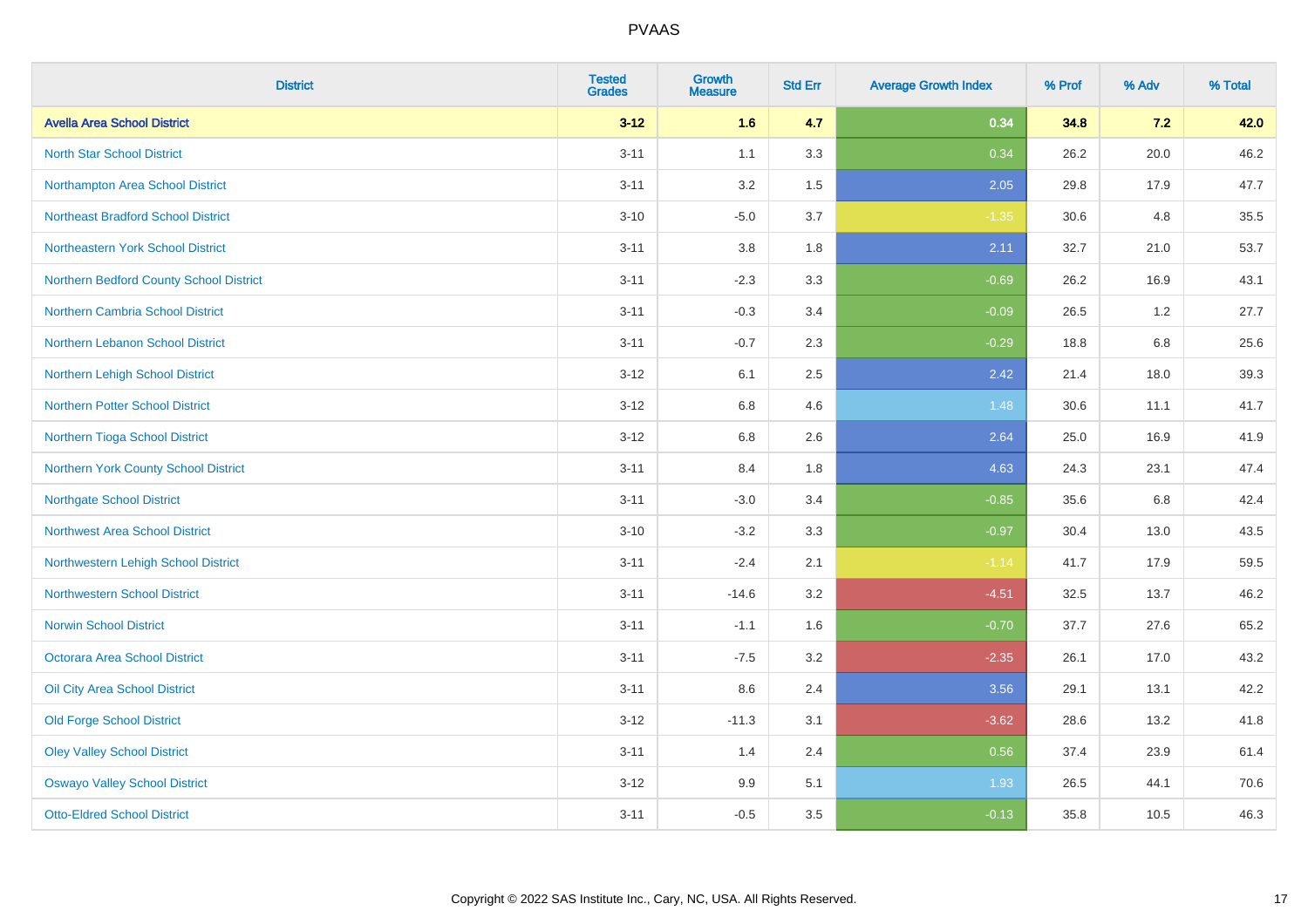| <b>District</b>                               | <b>Tested</b><br><b>Grades</b> | <b>Growth</b><br><b>Measure</b> | <b>Std Err</b> | <b>Average Growth Index</b> | % Prof | % Adv   | % Total |
|-----------------------------------------------|--------------------------------|---------------------------------|----------------|-----------------------------|--------|---------|---------|
| <b>Avella Area School District</b>            | $3 - 12$                       | 1.6                             | 4.7            | 0.34                        | 34.8   | 7.2     | 42.0    |
| <b>Owen J Roberts School District</b>         | $3 - 11$                       | $-3.5$                          | 1.5            | $-2.27$                     | 36.8   | 24.4    | 61.2    |
| <b>Oxford Area School District</b>            | $3 - 11$                       | $-3.1$                          | 1.8            | $-1.77$                     | 27.5   | 14.5    | 42.0    |
| <b>Palisades School District</b>              | $3 - 11$                       | 7.7                             | 2.9            | 2.66                        | 27.8   | 20.3    | 48.1    |
| <b>Palmerton Area School District</b>         | $3 - 11$                       | $-0.9$                          | 2.7            | $-0.34$                     | 34.3   | 14.3    | 48.6    |
| Palmyra Area School District                  | $3 - 11$                       | 16.2                            | 1.8            | 9.02                        | 38.8   | 34.0    | 72.8    |
| <b>Panther Valley School District</b>         | $3 - 12$                       | $-13.3$                         | 3.2            | $-4.10$                     | 31.5   | 4.1     | 35.6    |
| <b>Parkland School District</b>               | $3 - 11$                       | $-3.7$                          | 1.2            | $-3.17$                     | 31.4   | 30.6    | 62.0    |
| Pen Argyl Area School District                | $3 - 12$                       | 12.8                            | 2.5            | 5.10                        | 28.5   | 23.8    | 52.3    |
| Penn Cambria School District                  | $3 - 11$                       | $-4.5$                          | 2.4            | $-1.86$                     | 27.3   | 15.8    | 43.2    |
| <b>Penn Hills School District</b>             | $3 - 11$                       | 0.0                             | 2.4            | 0.02                        | 18.4   | 7.1     | 25.6    |
| <b>Penn Manor School District</b>             | $3 - 11$                       | 7.1                             | 1.5            | 4.82                        | 26.7   | 20.5    | 47.2    |
| <b>Penncrest School District</b>              | $3 - 11$                       | 6.0                             | 1.9            | 3.24                        | 31.1   | 16.9    | 48.0    |
| <b>Penn-Delco School District</b>             | $3 - 11$                       | 1.3                             | 1.8            | 0.75                        | 26.5   | 12.6    | 39.1    |
| <b>Pennridge School District</b>              | $3 - 10$                       | 7.4                             | 1.5            | 5.10                        | 32.0   | 27.6    | 59.6    |
| <b>Penns Manor Area School District</b>       | $3 - 12$                       | $-1.9$                          | $3.5\,$        | $-0.55$                     | 24.2   | $3.8\,$ | 28.0    |
| Penns Valley Area School District             | $3 - 12$                       | 14.1                            | 2.6            | 5.33                        | 29.6   | 23.3    | 52.9    |
| <b>Pennsbury School District</b>              | $3 - 11$                       | 5.6                             | 1.3            | 4.38                        | 37.7   | 27.7    | 65.4    |
| Pennsylvania Cyber Charter School             | $3 - 11$                       | 0.6                             | 1.5            | 0.37                        | 20.8   | 8.1     | 28.9    |
| Pennsylvania Distance Learning Charter School | $3 - 12$                       | 6.8                             | 3.4            | 1.99                        | 19.8   | 6.2     | 25.9    |
| Pennsylvania Leadership Charter School        | $3 - 11$                       | 8.0                             | 1.9            | 4.22                        | 33.1   | 27.8    | 60.9    |
| Pennsylvania Virtual Charter School           | $3 - 11$                       | 4.4                             | 3.4            | 1.31                        | 29.8   | 21.2    | 51.0    |
| <b>Penn-Trafford School District</b>          | $3 - 11$                       | 2.9                             | 1.8            | 1.68                        | 46.3   | 26.2    | 72.5    |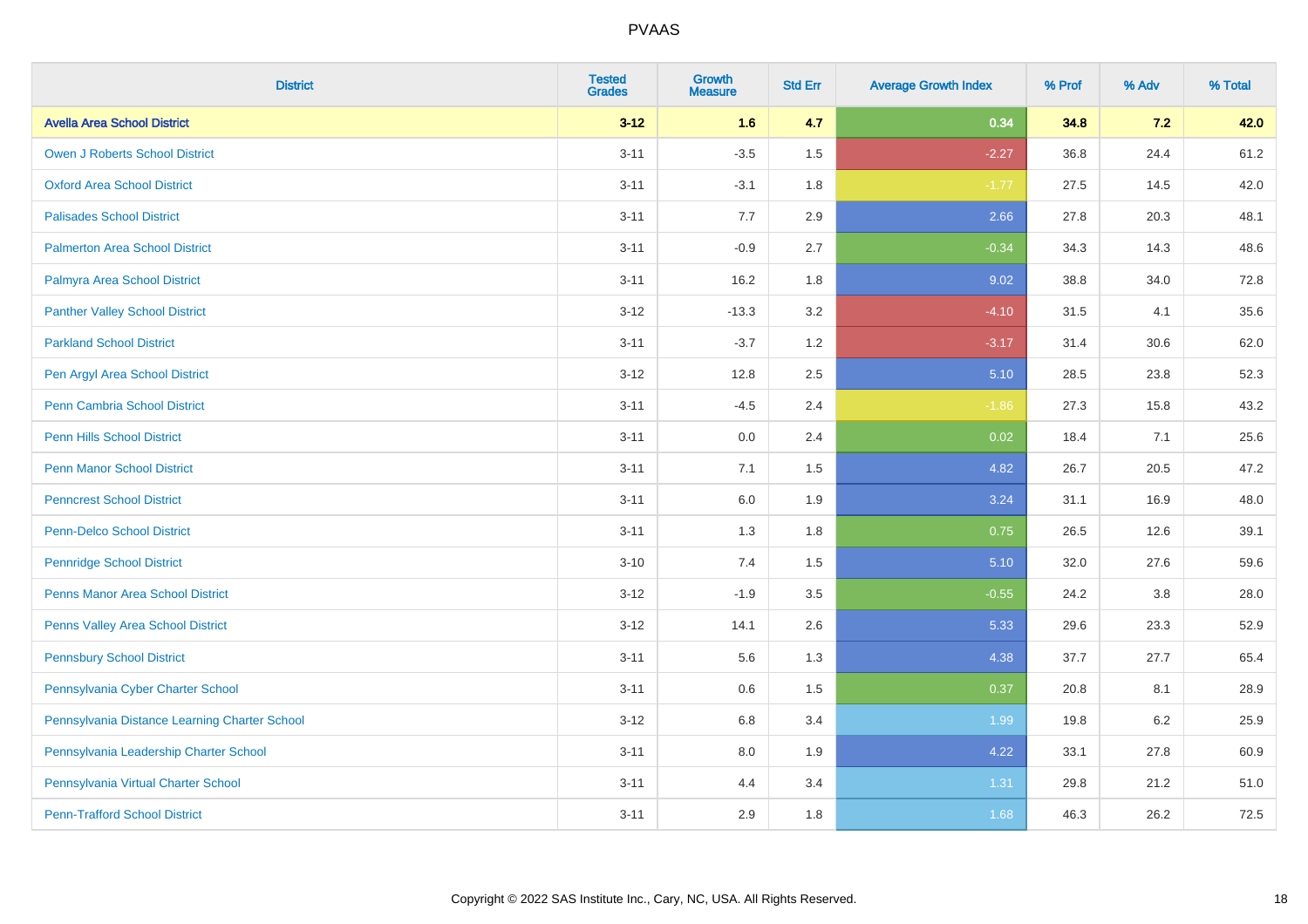| <b>District</b>                                    | <b>Tested</b><br><b>Grades</b> | <b>Growth</b><br><b>Measure</b> | <b>Std Err</b> | <b>Average Growth Index</b> | % Prof | % Adv | % Total |
|----------------------------------------------------|--------------------------------|---------------------------------|----------------|-----------------------------|--------|-------|---------|
| <b>Avella Area School District</b>                 | $3 - 12$                       | 1.6                             | 4.7            | 0.34                        | 34.8   | 7.2   | 42.0    |
| People For People Charter School                   | $3 - 12$                       | 6.4                             | 5.6            | $1.15$                      | 2.4    | 0.0   | 2.4     |
| <b>Pequea Valley School District</b>               | $3 - 11$                       | 18.0                            | 3.1            | 5.74                        | 29.2   | 37.5  | 66.7    |
| <b>Perkiomen Valley School District</b>            | $3 - 11$                       | 2.7                             | 1.5            | 1.83                        | 35.0   | 25.3  | 60.3    |
| Perseus House Charter School Of Excellence         | $6 - 11$                       | $-6.4$                          | 2.6            | $-2.50$                     | 0.9    | 0.0   | 0.9     |
| <b>Peters Township School District</b>             | $3 - 11$                       | 14.1                            | 1.7            | 8.16                        | 35.2   | 41.6  | 76.8    |
| Philadelphia Academy Charter School                | $3 - 11$                       | $-14.7$                         | 2.7            | $-5.42$                     | 21.6   | 3.9   | 25.5    |
| Philadelphia City School District                  | $3 - 12$                       | $-7.8$                          | 0.6            | $-13.43$                    | 16.4   | 6.5   | 22.9    |
| Philadelphia Electrical & Tech Charter High School | $10 - 10$                      | 1.2                             | 2.6            | 0.45                        | 0.9    | 0.0   | 0.9     |
| Philipsburg-Osceola Area School District           | $3 - 11$                       | 4.1                             | 3.0            | 1.37                        | 22.5   | 16.2  | 38.8    |
| <b>Phoenixville Area School District</b>           | $3 - 11$                       | 7.3                             | 1.8            | 3.96                        | 32.3   | 27.6  | 59.8    |
| <b>Pine Grove Area School District</b>             | $3 - 11$                       | $-1.1$                          | 3.0            | $-0.36$                     | 29.5   | 14.3  | 43.8    |
| <b>Pine-Richland School District</b>               | $3 - 11$                       | 9.3                             | 1.7            | 5.56                        | 42.3   | 35.8  | 78.1    |
| <b>Pittsburgh School District</b>                  | $3 - 11$                       | $-13.0$                         | 1.1            | $-12.25$                    | 16.1   | 6.5   | 22.6    |
| <b>Pittston Area School District</b>               | $3 - 11$                       | $-8.2$                          | 2.2            | $-3.75$                     | 26.7   | 14.8  | 41.5    |
| <b>Pleasant Valley School District</b>             | $3 - 11$                       | $-3.3$                          | 1.8            | $-1.80$                     | 28.5   | 10.4  | 39.0    |
| <b>Plum Borough School District</b>                | $3 - 11$                       | $-9.4$                          | 2.4            | $-3.98$                     | 32.9   | 27.4  | 60.4    |
| Pocono Mountain School District                    | $3 - 12$                       | $-4.3$                          | 1.8            | $-2.43$                     | 35.5   | 17.1  | 52.6    |
| <b>Port Allegany School District</b>               | $3 - 11$                       | 6.5                             | 3.7            | 1.74                        | 26.4   | 11.3  | 37.7    |
| <b>Portage Area School District</b>                | $3 - 10$                       | $-0.5$                          | 3.3            | $-0.14$                     | 27.0   | 20.6  | 47.6    |
| <b>Pottsgrove School District</b>                  | $3 - 11$                       | $-5.5$                          | 2.0            | $-2.78$                     | 28.6   | 10.3  | 38.8    |
| <b>Pottstown School District</b>                   | $3 - 12$                       | 2.0                             | 2.2            | 0.88                        | 19.4   | 6.2   | 25.6    |
| <b>Pottsville Area School District</b>             | $3 - 12$                       | $-4.9$                          | 2.1            | $-2.36$                     | 21.8   | 7.9   | 29.6    |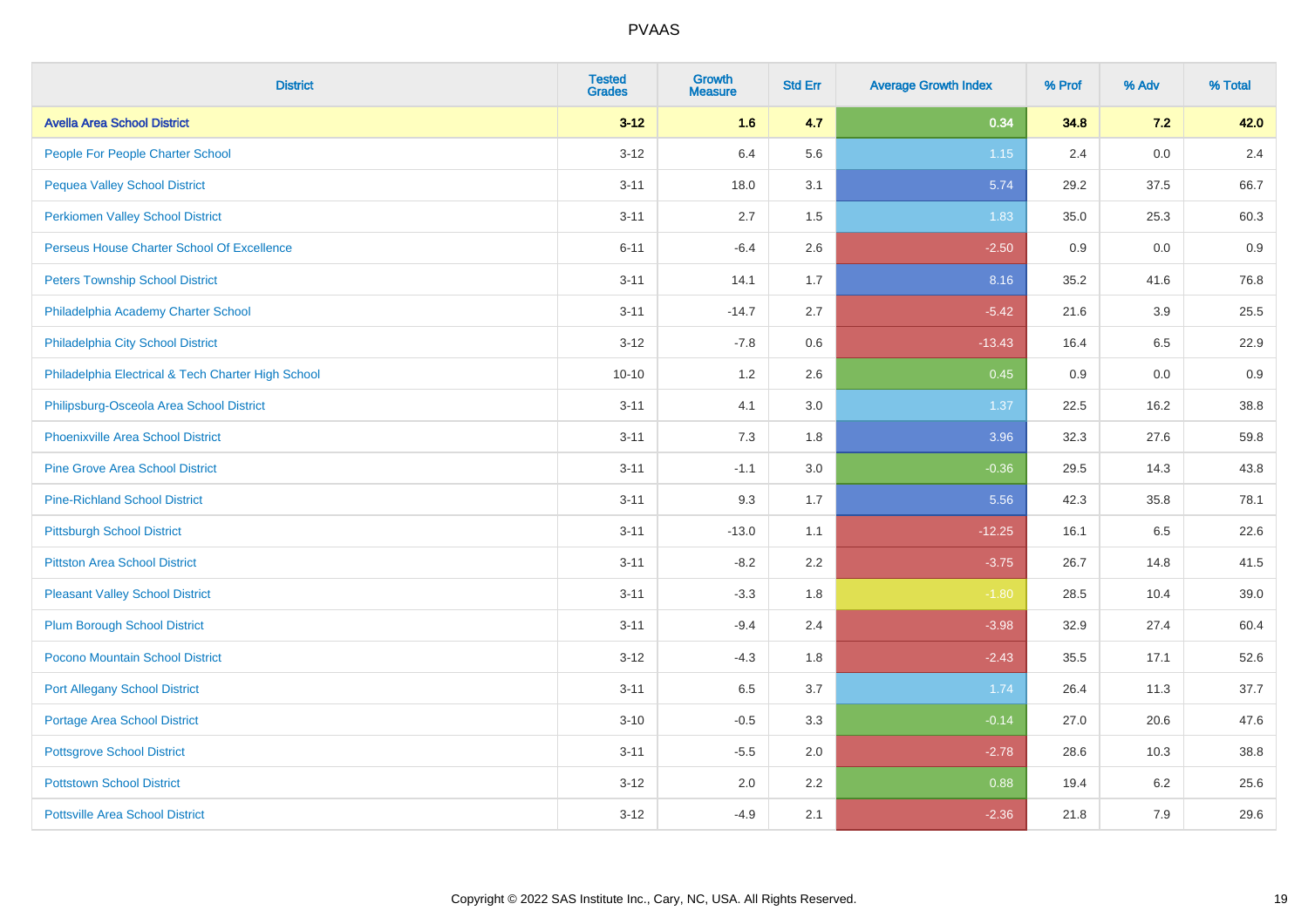| <b>District</b>                                                       | <b>Tested</b><br><b>Grades</b> | <b>Growth</b><br><b>Measure</b> | <b>Std Err</b> | <b>Average Growth Index</b> | % Prof | % Adv   | % Total |
|-----------------------------------------------------------------------|--------------------------------|---------------------------------|----------------|-----------------------------|--------|---------|---------|
| <b>Avella Area School District</b>                                    | $3 - 12$                       | 1.6                             | 4.7            | 0.34                        | 34.8   | 7.2     | 42.0    |
| Preparatory Charter School Of Mathematics, Science, Tech, And Careers | $9 - 10$                       | $-5.1$                          | 2.5            | $-2.03$                     | 6.3    | 1.4     | 7.7     |
| Propel Charter School - Braddock Hills                                | $3 - 11$                       | $-2.1$                          | 3.3            | $-0.63$                     | 4.8    | 3.2     | 8.1     |
| <b>Propel Charter School-Homestead</b>                                | $3 - 11$                       | $-5.0$                          | 3.9            | $-1.27$                     | 7.3    | $0.0\,$ | 7.3     |
| <b>Propel Charter School-Montour</b>                                  | $3 - 10$                       | $-3.4$                          | 3.6            | $-0.93$                     | 7.7    | 0.0     | 7.7     |
| <b>Punxsutawney Area School District</b>                              | $3 - 11$                       | 15.8                            | 2.7            | 5.83                        | 18.6   | 29.0    | 47.6    |
| <b>Purchase Line School District</b>                                  | $3 - 12$                       | 4.3                             | 3.3            | 1.30                        | 32.3   | 9.0     | 41.4    |
| <b>Quaker Valley School District</b>                                  | $3 - 11$                       | 12.2                            | 2.5            | 4.90                        | 39.5   | 26.4    | 65.9    |
| <b>Quakertown Community School District</b>                           | $3 - 12$                       | $-4.3$                          | 1.5            | $-2.79$                     | 33.8   | 20.1    | 53.8    |
| <b>Radnor Township School District</b>                                | $3 - 12$                       | 7.5                             | 1.9            | 4.03                        | 33.0   | 38.3    | 71.3    |
| <b>Reach Cyber Charter School</b>                                     | $3 - 11$                       | 1.4                             | 3.6            | 0.40                        | 32.9   | 15.2    | 48.1    |
| <b>Reading School District</b>                                        | $3 - 11$                       | 4.3                             | 1.2            | 3.71                        | 16.8   | 6.0     | 22.8    |
| Red Lion Area School District                                         | $3 - 11$                       | 4.5                             | 1.9            | 2.31                        | 32.3   | 21.5    | 53.8    |
| <b>Redbank Valley School District</b>                                 | $3 - 11$                       | $-7.5$                          | 3.1            | $-2.41$                     | 12.4   | 10.6    | 23.1    |
| Renaissance Academy Charter School                                    | $3 - 11$                       | $-5.6$                          | 3.1            | $-1.79$                     | 28.4   | 18.5    | 46.9    |
| <b>Reynolds School District</b>                                       | $3 - 10$                       | $-3.0$                          | 3.5            | $-0.87$                     | 27.3   | 9.1     | 36.4    |
| <b>Richland School District</b>                                       | $3 - 11$                       | $-6.9$                          | 2.6            | $-2.63$                     | 40.1   | 20.9    | 61.0    |
| <b>Ridgway Area School District</b>                                   | $3 - 11$                       | $-6.1$                          | 4.0            | $-1.53$                     | 42.2   | 15.6    | 57.8    |
| <b>Ridley School District</b>                                         | $3 - 12$                       | 0.3                             | 1.6            | 0.21                        | 32.0   | 10.7    | 42.6    |
| <b>Ringgold School District</b>                                       | $3 - 11$                       | 2.9                             | 2.2            | 1.32                        | 23.8   | 13.3    | 37.1    |
| <b>Riverside Beaver County School District</b>                        | $3 - 11$                       | $-5.5$                          | 2.7            | $-2.03$                     | 35.8   | 23.2    | 59.0    |
| <b>Riverside School District</b>                                      | $3 - 11$                       | $-6.2$                          | 2.7            | $-2.33$                     | 20.8   | 17.0    | 37.7    |
| <b>Riverview School District</b>                                      | $3 - 11$                       | $-13.0$                         | 4.0            | $-3.29$                     | 43.1   | 7.8     | 51.0    |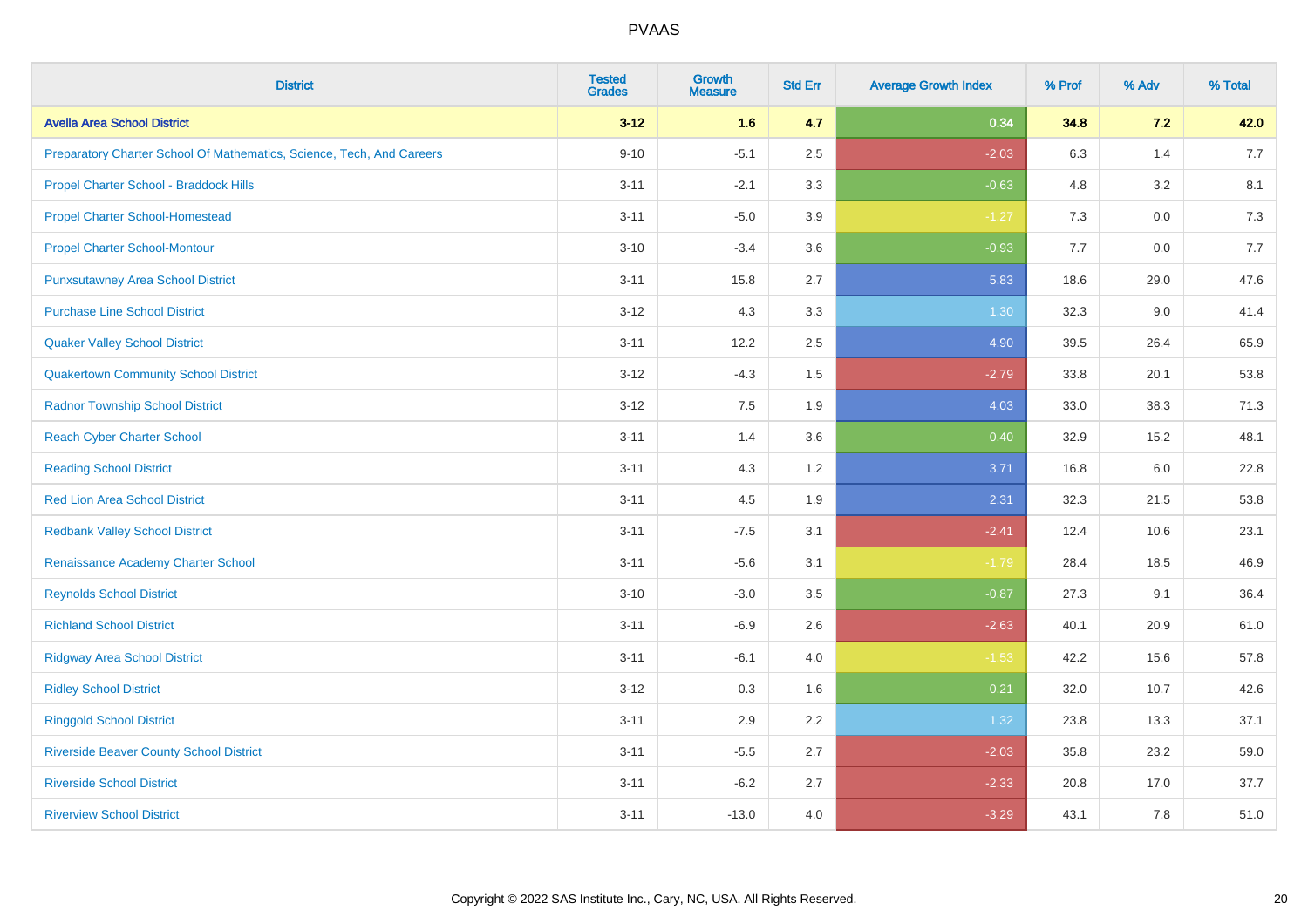| <b>District</b>                               | <b>Tested</b><br><b>Grades</b> | <b>Growth</b><br><b>Measure</b> | <b>Std Err</b> | <b>Average Growth Index</b> | % Prof | % Adv | % Total |
|-----------------------------------------------|--------------------------------|---------------------------------|----------------|-----------------------------|--------|-------|---------|
| <b>Avella Area School District</b>            | $3 - 12$                       | 1.6                             | 4.7            | 0.34                        | 34.8   | 7.2   | 42.0    |
| <b>Roberto Clemente Charter School</b>        | $3 - 12$                       | $-3.3$                          | 4.1            | $-0.79$                     | 22.7   | 4.6   | 27.3    |
| <b>Rochester Area School District</b>         | $3 - 11$                       | $-5.7$                          | 3.9            | $-1.45$                     | 14.9   | 2.1   | 17.0    |
| <b>Rose Tree Media School District</b>        | $3 - 10$                       | $-2.8$                          | 2.1            | $-1.33$                     | 35.2   | 29.6  | 64.8    |
| <b>Saint Marys Area School District</b>       | $3 - 11$                       | 6.0                             | 2.2            | 2.69                        | 35.4   | 18.3  | 53.7    |
| <b>Salisbury Township School District</b>     | $3 - 11$                       | 5.8                             | 3.6            | 1.62                        | 24.4   | 12.6  | 37.0    |
| Salisbury-Elk Lick School District            | $3 - 11$                       | $-8.4$                          | 5.8            | $-1.45$                     | 33.3   | 5.6   | 38.9    |
| <b>Saucon Valley School District</b>          | $3 - 11$                       | 18.9                            | 2.2            | 8.48                        | 26.0   | 39.6  | 65.6    |
| <b>Sayre Area School District</b>             | $3 - 11$                       | 5.8                             | 3.2            | 1.81                        | 30.3   | 21.0  | 51.3    |
| <b>School Lane Charter School</b>             | $3 - 11$                       | 2.6                             | 3.6            | 0.72                        | 23.1   | 18.7  | 41.8    |
| Schuylkill Haven Area School District         | $3 - 11$                       | $-5.3$                          | 2.7            | $-1.96$                     | 22.2   | 11.6  | 33.8    |
| <b>Schuylkill Valley School District</b>      | $3 - 11$                       | $-1.0$                          | 2.2            | $-0.47$                     | 29.8   | 20.2  | 50.0    |
| <b>Scranton School District</b>               | $3 - 12$                       | $-10.1$                         | 2.5            | $-4.04$                     | 20.0   | 7.7   | 27.7    |
| Selinsgrove Area School District              | $3 - 12$                       | $-5.7$                          | 2.1            | $-2.74$                     | 25.4   | 13.9  | 39.2    |
| <b>Seneca Valley School District</b>          | $3 - 11$                       | 0.8                             | 1.4            | 0.54                        | 40.6   | 25.2  | 65.8    |
| <b>Shade-Central City School District</b>     | $3 - 11$                       | $-14.6$                         | 4.0            | $-3.68$                     | 9.6    | 0.0   | 9.6     |
| <b>Shaler Area School District</b>            | $3 - 11$                       | $-2.1$                          | 1.8            | $-1.18$                     | 32.0   | 13.0  | 45.0    |
| <b>Shamokin Area School District</b>          | $3 - 11$                       | $-2.6$                          | 2.5            | $-1.06$                     | 19.6   | 9.8   | 29.3    |
| <b>Shanksville-Stonycreek School District</b> | $3 - 10$                       | $-8.6$                          | 5.5            | $-1.55$                     | 17.6   | 23.5  | 41.2    |
| <b>Sharon City School District</b>            | $3 - 11$                       | $-6.5$                          | 2.3            | $-2.79$                     | 13.1   | 5.0   | 18.1    |
| <b>Sharpsville Area School District</b>       | $3 - 11$                       | 3.8                             | 3.7            | 1.04                        | 41.1   | 23.2  | 64.3    |
| <b>Shenandoah Valley School District</b>      | $3 - 11$                       | $-4.5$                          | 3.5            | $-1.29$                     | 14.3   | 0.0   | 14.3    |
| Shenango Area School District                 | $3 - 11$                       | 1.7                             | 3.2            | 0.52                        | 41.4   | 13.8  | 55.3    |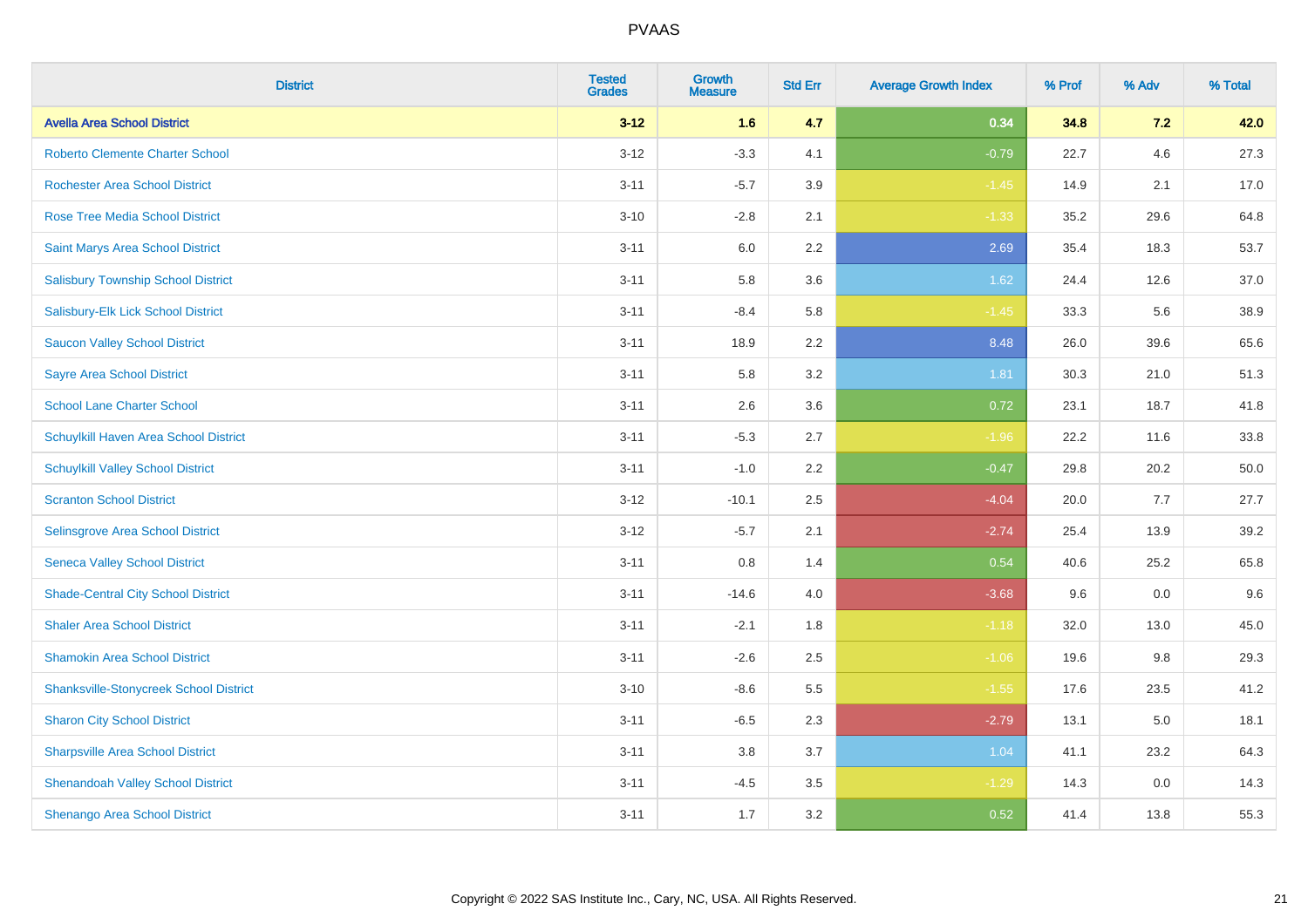| <b>District</b>                            | <b>Tested</b><br><b>Grades</b> | <b>Growth</b><br><b>Measure</b> | <b>Std Err</b> | <b>Average Growth Index</b> | % Prof | % Adv | % Total |
|--------------------------------------------|--------------------------------|---------------------------------|----------------|-----------------------------|--------|-------|---------|
| <b>Avella Area School District</b>         | $3 - 12$                       | 1.6                             | 4.7            | 0.34                        | 34.8   | 7.2   | 42.0    |
| <b>Shikellamy School District</b>          | $3 - 10$                       | $-8.3$                          | 2.4            | $-3.42$                     | 20.8   | 18.5  | 39.2    |
| <b>Shippensburg Area School District</b>   | $3 - 11$                       | 0.5                             | 1.8            | 0.26                        | 23.5   | 22.8  | 46.3    |
| <b>Slippery Rock Area School District</b>  | $3 - 11$                       | $-3.8$                          | 2.5            | $-1.56$                     | 30.8   | 21.9  | 52.7    |
| <b>Smethport Area School District</b>      | $3 - 12$                       | 5.8                             | 3.8            | $1.52$                      | 24.6   | 20.0  | 44.6    |
| <b>Solanco School District</b>             | $3 - 11$                       | 2.2                             | 1.8            | 1.18                        | 27.2   | 15.0  | 42.3    |
| <b>Somerset Area School District</b>       | $3 - 11$                       | $-7.6$                          | 2.4            | $-3.17$                     | 21.0   | 14.5  | 35.5    |
| <b>Souderton Area School District</b>      | $3 - 11$                       | 18.5                            | 1.4            | 12.86                       | 39.2   | 31.2  | 70.4    |
| South Allegheny School District            | $3 - 11$                       | $-0.9$                          | 3.1            | $-0.30$                     | 23.8   | 2.5   | 26.2    |
| South Butler County School District        | $3 - 10$                       | 6.3                             | 2.2            | 2.80                        | 37.8   | 19.2  | 57.0    |
| South Eastern School District              | $3 - 11$                       | $-1.0$                          | 1.8            | $-0.55$                     | 36.4   | 17.1  | 53.5    |
| South Fayette Township School District     | $3 - 11$                       | 6.0                             | 1.8            | 3.33                        | 32.2   | 38.3  | 70.5    |
| South Middleton School District            | $3 - 11$                       | 4.4                             | 2.2            | 1.95                        | 31.1   | 16.4  | 47.5    |
| <b>South Park School District</b>          | $3 - 11$                       | $-8.8$                          | 2.5            | $-3.46$                     | 28.1   | 17.0  | 45.2    |
| South Side Area School District            | $3 - 11$                       | $-0.6$                          | 3.1            | $-0.19$                     | 24.0   | 28.0  | 52.0    |
| <b>South Western School District</b>       | $3 - 12$                       | 2.5                             | 1.7            | 1.48                        | 36.2   | 19.7  | 55.9    |
| South Williamsport Area School District    | $3 - 10$                       | 0.9                             | 3.1            | 0.31                        | 38.4   | 11.6  | 50.0    |
| <b>Southeast Delco School District</b>     | $3 - 10$                       | 3.9                             | 3.5            | 1.12                        | 18.6   | 3.4   | 22.0    |
| <b>Southeastern Greene School District</b> | $3 - 10$                       | $-2.3$                          | 4.4            | $-0.53$                     | 29.0   | 9.7   | 38.7    |
| Southern Columbia Area School District     | $3 - 11$                       | $-8.5$                          | 3.0            | $-2.83$                     | 30.5   | 12.8  | 43.3    |
| <b>Southern Fulton School District</b>     | $3 - 11$                       | $-5.1$                          | 4.0            | $-1.29$                     | 21.7   | 13.0  | 34.8    |
| Southern Huntingdon County School District | $3 - 11$                       | $-5.9$                          | 3.4            | $-1.76$                     | 32.8   | 4.9   | 37.7    |
| <b>Southern Lehigh School District</b>     | $3 - 11$                       | $-4.1$                          | 2.1            | $-1.94$                     | 39.3   | 28.0  | 67.2    |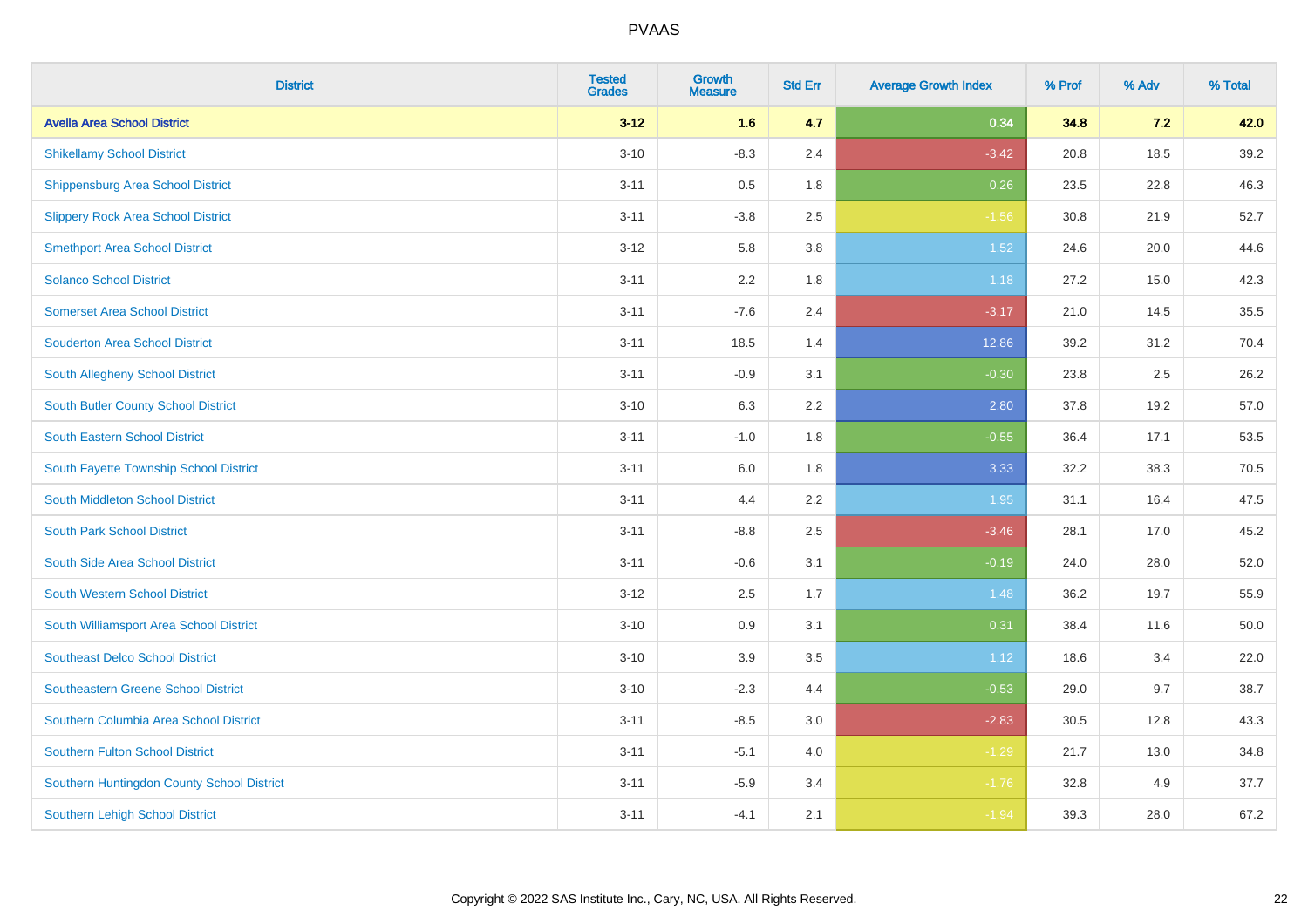| <b>District</b>                              | <b>Tested</b><br><b>Grades</b> | <b>Growth</b><br><b>Measure</b> | <b>Std Err</b> | <b>Average Growth Index</b> | % Prof | % Adv | % Total |
|----------------------------------------------|--------------------------------|---------------------------------|----------------|-----------------------------|--------|-------|---------|
| <b>Avella Area School District</b>           | $3 - 12$                       | 1.6                             | 4.7            | 0.34                        | 34.8   | 7.2   | 42.0    |
| Southern Tioga School District               | $3 - 11$                       | $-0.1$                          | 2.8            | $-0.03$                     | 26.3   | 10.3  | 36.6    |
| <b>Southern York County School District</b>  | $3 - 11$                       | 15.5                            | 1.8            | 8.48                        | 37.6   | 29.2  | 66.8    |
| <b>Southmoreland School District</b>         | $3 - 11$                       | $-12.5$                         | 3.1            | $-4.04$                     | 33.3   | 15.5  | 48.8    |
| <b>Spring Cove School District</b>           | $3 - 11$                       | 9.1                             | 2.4            | 3.77                        | 31.8   | 25.4  | 57.1    |
| <b>Spring Grove Area School District</b>     | $3 - 11$                       | 3.9                             | 2.0            | 1.90                        | 30.0   | 23.0  | 53.0    |
| <b>Springfield School District</b>           | $3 - 11$                       | 1.2                             | 1.7            | 0.69                        | 31.8   | 25.2  | 56.9    |
| <b>Springfield Township School District</b>  | $3 - 11$                       | $-3.9$                          | 3.1            | $-1.27$                     | 37.2   | 30.8  | 68.1    |
| <b>Spring-Ford Area School District</b>      | $3 - 11$                       | 16.6                            | 1.2            | 14.02                       | 30.4   | 45.3  | 75.7    |
| <b>State College Area School District</b>    | $3 - 11$                       | 24.5                            | 1.3            | 18.59                       | 31.9   | 46.9  | 78.8    |
| <b>Steel Valley School District</b>          | $3 - 11$                       | 11.1                            | 3.3            | 3.33                        | 34.8   | 10.1  | 44.9    |
| <b>Steelton-Highspire School District</b>    | $3 - 11$                       | $-5.3$                          | 3.2            | $-1.65$                     | 13.9   | 0.0   | 13.9    |
| <b>Sto-Rox School District</b>               | $3 - 10$                       | $-7.0$                          | 3.5            | $-1.99$                     | 3.2    | 0.0   | 3.2     |
| <b>Stroudsburg Area School District</b>      | $3 - 11$                       | $7.5\,$                         | 1.6            | 4.70                        | 30.4   | 18.3  | 48.7    |
| <b>Sugar Valley Rural Charter School</b>     | $3 - 11$                       | $-3.6$                          | 3.7            | $-0.98$                     | 10.3   | 0.0   | 10.3    |
| <b>Sullivan County School District</b>       | $3 - 10$                       | 2.5                             | 4.3            | 0.58                        | 43.6   | 7.7   | 51.3    |
| <b>Susq-Cyber Charter School</b>             | $9 - 11$                       | $-3.2$                          | 5.8            | $-0.54$                     | 23.8   | 4.8   | 28.6    |
| <b>Susquehanna Community School District</b> | $3 - 11$                       | $-4.5$                          | 3.8            | $-1.19$                     | 31.9   | 8.8   | 40.7    |
| Susquehanna Township School District         | $3 - 12$                       | 3.9                             | 2.7            | 1.45                        | 19.0   | 13.1  | 32.0    |
| <b>Susquenita School District</b>            | $3 - 11$                       | $-5.9$                          | 2.6            | $-2.28$                     | 30.6   | 13.9  | 44.4    |
| <b>Tacony Academy Charter School</b>         | $3 - 11$                       | $-12.9$                         | 3.3            | $-3.90$                     | 8.6    | 1.4   | 10.0    |
| <b>Tamaqua Area School District</b>          | $3 - 12$                       | 6.5                             | 2.4            | 2.72                        | 34.3   | 17.5  | 51.8    |
| <b>Tech Freire Charter School</b>            | $9 - 11$                       | 0.7                             | 2.5            | 0.27                        | 3.6    | 0.0   | 3.6     |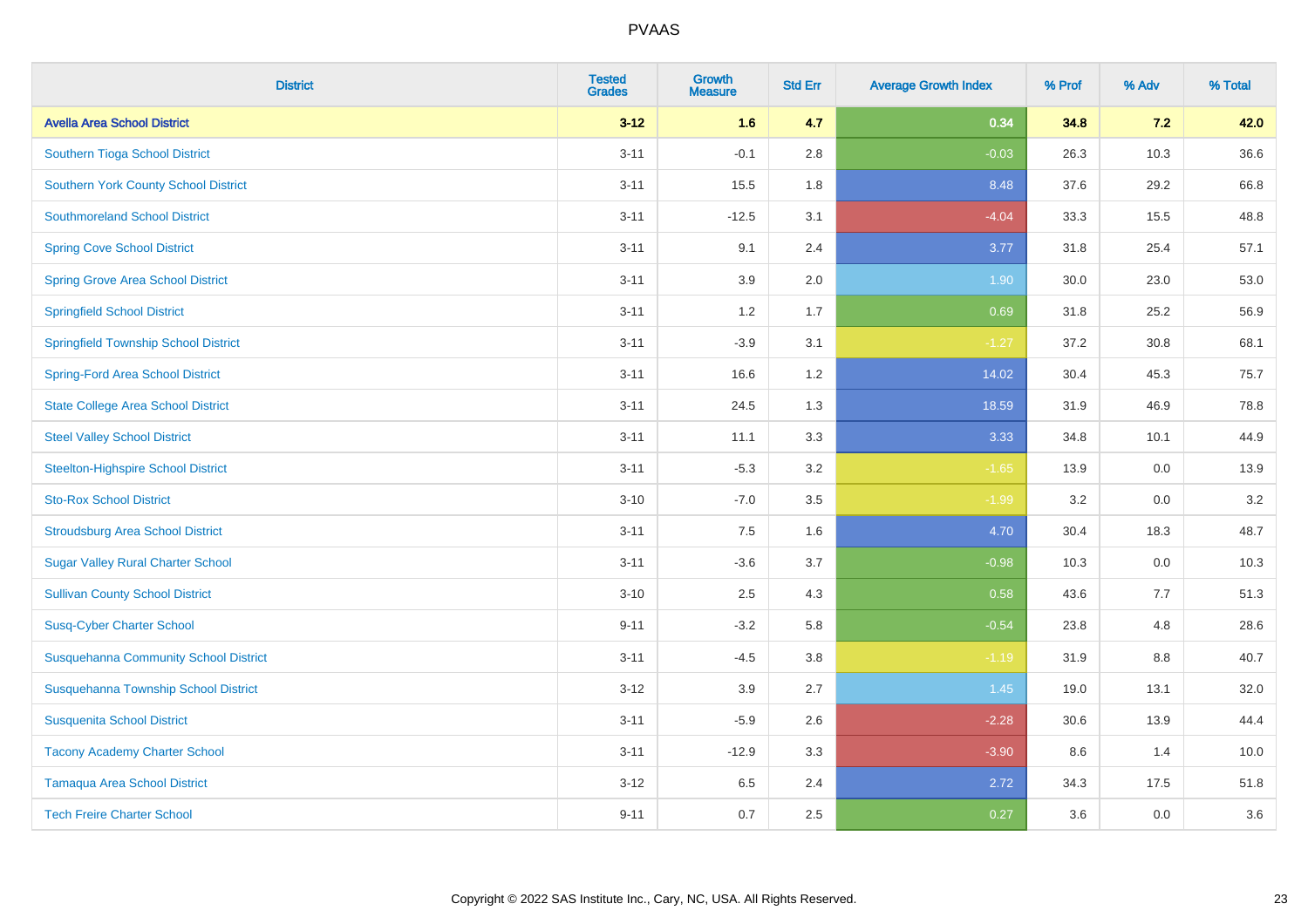| <b>District</b>                               | <b>Tested</b><br><b>Grades</b> | Growth<br><b>Measure</b> | <b>Std Err</b> | <b>Average Growth Index</b> | % Prof | % Adv   | % Total |
|-----------------------------------------------|--------------------------------|--------------------------|----------------|-----------------------------|--------|---------|---------|
| <b>Avella Area School District</b>            | $3 - 12$                       | 1.6                      | 4.7            | 0.34                        | 34.8   | 7.2     | 42.0    |
| <b>Tidioute Community Charter School</b>      | $3 - 11$                       | 0.8                      | 4.4            | 0.19                        | 18.1   | 6.9     | 25.0    |
| <b>Titusville Area School District</b>        | $3 - 11$                       | $-5.0$                   | 2.5            | $-1.98$                     | 26.5   | 6.8     | 33.3    |
| <b>Towanda Area School District</b>           | $3 - 11$                       | $-4.0$                   | 2.6            | $-1.52$                     | 24.8   | $9.9\,$ | 34.8    |
| <b>Tredyffrin-Easttown School District</b>    | $3 - 10$                       | 8.7                      | 2.4            | 3.57                        | 35.2   | 35.8    | 71.0    |
| <b>Trinity Area School District</b>           | $3 - 11$                       | $-8.7$                   | 1.8            | $-4.87$                     | 20.9   | 9.8     | 30.8    |
| <b>Tri-Valley School District</b>             | $3 - 10$                       | $-2.7$                   | 3.9            | $-0.69$                     | 31.0   | 9.5     | 40.5    |
| <b>Troy Area School District</b>              | $3 - 10$                       | $-4.7$                   | 3.2            | $-1.46$                     | 22.8   | 16.5    | 39.2    |
| <b>Tulpehocken Area School District</b>       | $3 - 12$                       | 1.0                      | 4.9            | 0.20                        | 11.5   | 23.1    | 34.6    |
| <b>Tunkhannock Area School District</b>       | $3 - 11$                       | 1.4                      | 2.0            | 0.71                        | 29.8   | 18.1    | 47.9    |
| <b>Turkeyfoot Valley Area School District</b> | $3 - 12$                       | $-15.4$                  | 5.8            | $-2.66$                     | 3.8    | 3.8     | 7.6     |
| <b>Tuscarora School District</b>              | $3 - 11$                       | 13.4                     | 2.2            | 6.20                        | 37.1   | 26.3    | 63.4    |
| <b>Tussey Mountain School District</b>        | $3 - 12$                       | $-13.0$                  | 3.3            | $-3.93$                     | 11.1   | $3.2\,$ | 14.3    |
| <b>Twin Valley School District</b>            | $3 - 12$                       | $-3.2$                   | 1.9            | $-1.68$                     | 38.8   | 19.8    | 58.6    |
| <b>Tyrone Area School District</b>            | $3 - 12$                       | 29.2                     | 2.3            | 12.86                       | 36.6   | 29.1    | 65.7    |
| <b>Union Area School District</b>             | $3 - 11$                       | $-6.5$                   | 3.8            | $-1.70$                     | 30.6   | 12.2    | 42.9    |
| <b>Union City Area School District</b>        | $3 - 12$                       | $-8.7$                   | 3.3            | $-2.59$                     | 29.7   | 10.9    | 40.6    |
| <b>Union School District</b>                  | $3 - 12$                       | 2.5                      | 3.7            | 0.69                        | 17.9   | 10.4    | 28.4    |
| <b>Uniontown Area School District</b>         | $3 - 11$                       | $-2.8$                   | 3.1            | $-0.91$                     | 31.7   | 7.3     | 39.0    |
| <b>Unionville-Chadds Ford School District</b> | $3 - 11$                       | 15.8                     | 1.7            | 9.12                        | 31.2   | 48.0    | 79.2    |
| <b>United School District</b>                 | $3 - 11$                       | 6.3                      | 3.3            | 1.89                        | 38.8   | 16.3    | 55.0    |
| <b>Universal Audenried Charter School</b>     | $9 - 11$                       | $-3.8$                   | 2.5            | $-1.53$                     | 3.0    | 0.5     | 3.5     |
| <b>Upper Adams School District</b>            | $3 - 11$                       | 0.9                      | 2.5            | 0.37                        | 33.0   | 17.0    | 50.0    |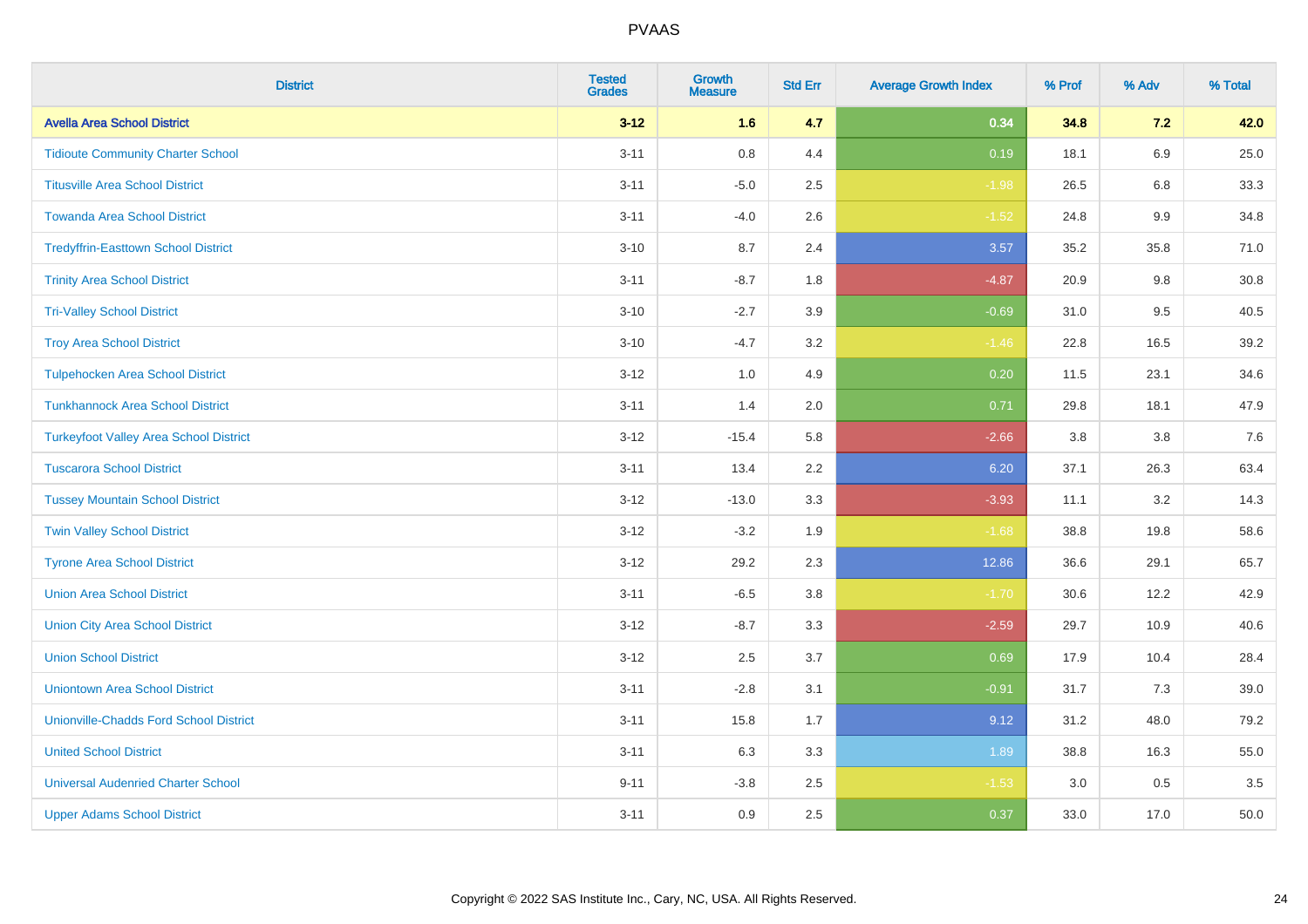| <b>District</b>                                | <b>Tested</b><br><b>Grades</b> | Growth<br><b>Measure</b> | <b>Std Err</b> | <b>Average Growth Index</b> | % Prof | % Adv | % Total |
|------------------------------------------------|--------------------------------|--------------------------|----------------|-----------------------------|--------|-------|---------|
| <b>Avella Area School District</b>             | $3 - 12$                       | 1.6                      | 4.7            | 0.34                        | 34.8   | 7.2   | 42.0    |
| <b>Upper Darby School District</b>             | $3 - 12$                       | 11.2                     | 1.4            | 8.28                        | 23.8   | 11.8  | 35.6    |
| Upper Dauphin Area School District             | $3 - 11$                       | 16.5                     | 5.1            | 3.26                        | 37.5   | 26.8  | 64.3    |
| <b>Upper Dublin School District</b>            | $3 - 12$                       | 2.1                      | 1.8            | 1.19                        | 34.7   | 30.0  | 64.7    |
| <b>Upper Merion Area School District</b>       | $3 - 11$                       | 14.0                     | 2.0            | 7.15                        | 34.4   | 32.6  | 67.0    |
| <b>Upper Moreland Township School District</b> | $3 - 11$                       | 1.1                      | 2.0            | 0.56                        | 24.8   | 26.6  | 51.3    |
| <b>Upper Perkiomen School District</b>         | $3 - 11$                       | 5.7                      | 1.9            | 3.04                        | 25.4   | 19.9  | 45.4    |
| <b>Upper Saint Clair School District</b>       | $3 - 11$                       | 13.8                     | 1.8            | 7.86                        | 32.2   | 44.5  | 76.7    |
| Urban Pathways 6-12 Charter School             | $6 - 11$                       | $-4.1$                   | 5.7            | $-0.72$                     | 0.0    | 0.0   | $0.0\,$ |
| <b>Valley Grove School District</b>            | $3 - 10$                       | $-4.0$                   | 5.5            | $-0.72$                     | 68.4   | 15.8  | 84.2    |
| <b>Valley View School District</b>             | $3 - 11$                       | 9.3                      | 2.2            | 4.18                        | 26.6   | 23.1  | 49.7    |
| <b>Wallenpaupack Area School District</b>      | $3 - 11$                       | 8.8                      | 2.1            | 4.28                        | 28.5   | 18.9  | 47.4    |
| <b>Wallingford-Swarthmore School District</b>  | $3 - 10$                       | 5.0                      | $2.2\,$        | 2.25                        | 33.3   | 37.1  | 70.4    |
| <b>Warren County School District</b>           | $3 - 11$                       | $-0.1$                   | 1.6            | $-0.06$                     | 26.7   | 9.7   | 36.4    |
| <b>Warrior Run School District</b>             | $3 - 11$                       | 10.5                     | 2.7            | 3.86                        | 34.1   | 16.8  | 50.9    |
| <b>Warwick School District</b>                 | $3 - 11$                       | 21.7                     | 1.8            | 11.76                       | 27.7   | 36.3  | 64.0    |
| <b>Washington School District</b>              | $3 - 11$                       | $-15.9$                  | 2.9            | $-5.44$                     | 12.9   | 1.7   | 14.7    |
| <b>Wattsburg Area School District</b>          | $3 - 11$                       | 1.0                      | 2.7            | 0.36                        | 20.4   | 12.4  | 32.7    |
| <b>Wayne Highlands School District</b>         | $3 - 11$                       | 22.5                     | 2.5            | 9.16                        | 33.8   | 40.4  | 74.2    |
| <b>Waynesboro Area School District</b>         | $3 - 12$                       | $3.0\,$                  | 1.8            | 1.67                        | 26.0   | 23.5  | 49.5    |
| <b>Weatherly Area School District</b>          | $3 - 11$                       | $-5.8$                   | 4.0            | $-1.44$                     | 32.1   | 8.9   | 41.1    |
| <b>Wellsboro Area School District</b>          | $3 - 11$                       | $-6.3$                   | 3.0            | $-2.08$                     | 24.4   | 13.4  | 37.8    |
| <b>West Allegheny School District</b>          | $3 - 12$                       | 8.6                      | 2.0            | 4.34                        | 37.3   | 27.2  | 64.5    |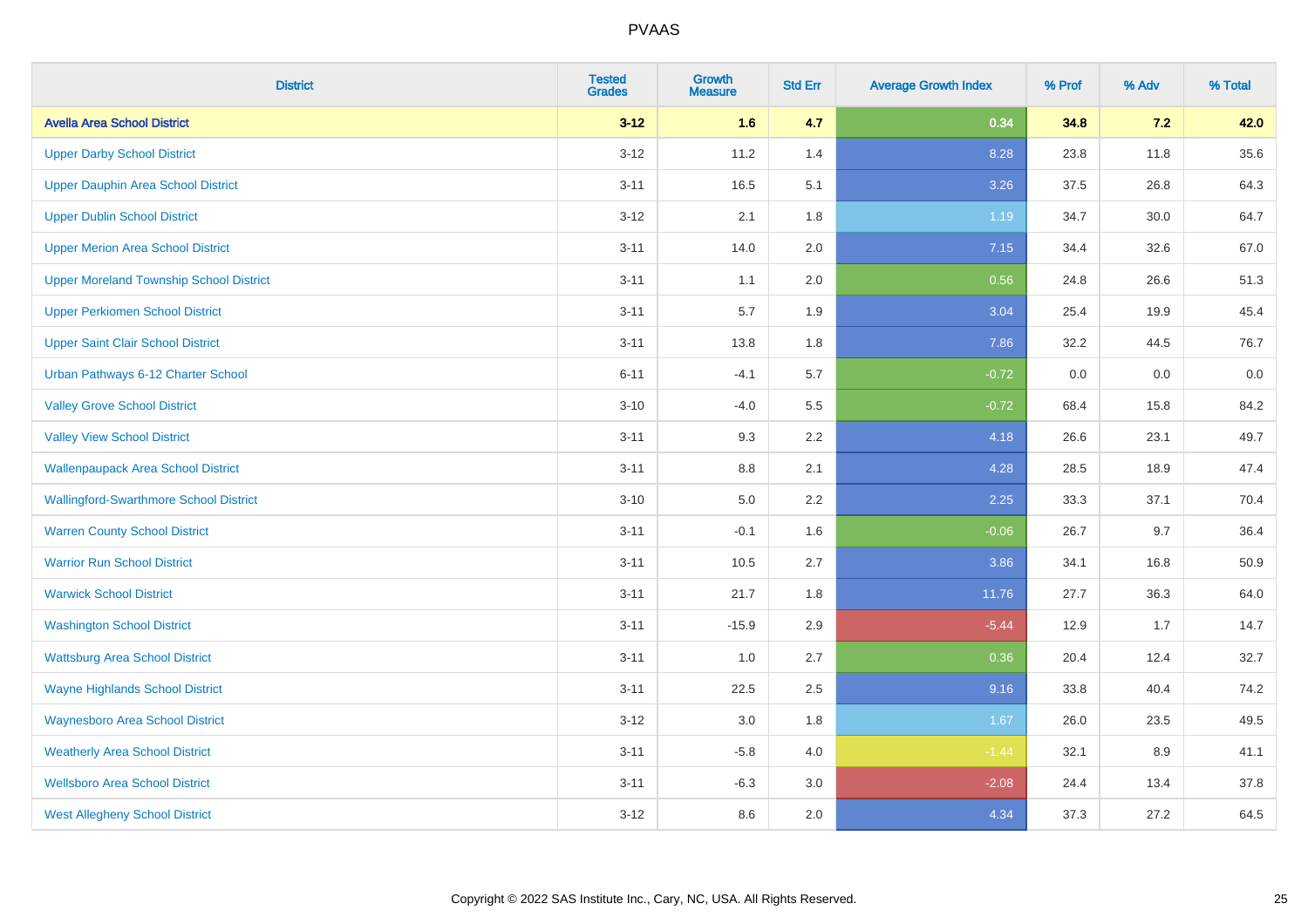| <b>District</b>                                 | <b>Tested</b><br><b>Grades</b> | <b>Growth</b><br><b>Measure</b> | <b>Std Err</b> | <b>Average Growth Index</b> | % Prof | % Adv | % Total |
|-------------------------------------------------|--------------------------------|---------------------------------|----------------|-----------------------------|--------|-------|---------|
| <b>Avella Area School District</b>              | $3 - 12$                       | 1.6                             | 4.7            | 0.34                        | 34.8   | 7.2   | 42.0    |
| <b>West Branch Area School District</b>         | $3 - 11$                       | 17.0                            | 3.3            | 5.20                        | 47.1   | 19.1  | 66.2    |
| <b>West Chester Area School District</b>        | $3 - 11$                       | $-2.1$                          | 1.2            | $-1.83$                     | 36.4   | 23.2  | 59.6    |
| <b>West Greene School District</b>              | $3 - 11$                       | $-8.1$                          | 3.9            | $-2.08$                     | 31.0   | 11.9  | 42.9    |
| West Jefferson Hills School District            | $3 - 11$                       | 1.9                             | 1.9            | 0.99                        | 34.8   | 27.3  | 62.1    |
| <b>West Middlesex Area School District</b>      | $3 - 10$                       | $-7.4$                          | 3.5            | $-2.11$                     | 32.0   | 9.6   | 41.6    |
| <b>West Mifflin Area School District</b>        | $3 - 12$                       | $-11.9$                         | 2.5            | $-4.77$                     | 15.9   | 4.0   | 19.9    |
| <b>West Perry School District</b>               | $3 - 11$                       | 11.0                            | 2.3            | 4.76                        | 26.9   | 20.5  | 47.4    |
| <b>West Shore School District</b>               | $3 - 12$                       | 2.2                             | 1.3            | 1.68                        | 31.8   | 15.2  | 47.1    |
| <b>West Side CTC</b>                            | $9 - 10$                       | $-32.0$                         | 3.9            | $-8.16$                     | 5.9    | 0.0   | 5.9     |
| <b>West York Area School District</b>           | $3 - 12$                       | $-9.8$                          | 2.7            | $-3.57$                     | 21.9   | 10.9  | 32.8    |
| <b>Western Beaver County School District</b>    | $3 - 11$                       | $-9.3$                          | 4.2            | $-2.20$                     | 45.1   | 3.9   | 49.0    |
| <b>Western Wayne School District</b>            | $3 - 11$                       | 3.6                             | 2.6            | 1.39                        | 30.8   | 16.2  | 47.0    |
| <b>Westinghouse Arts Academy Charter School</b> | $9 - 10$                       | $-6.0$                          | 3.3            | $-1.81$                     | 20.2   | 8.9   | 29.1    |
| <b>Westmont Hilltop School District</b>         | $3 - 11$                       | $-1.0$                          | 2.8            | $-0.36$                     | 33.3   | 14.7  | 48.0    |
| <b>Whitehall-Coplay School District</b>         | $3 - 11$                       | 11.8                            | 1.7            | 7.06                        | 32.3   | 21.7  | 54.0    |
| <b>Wilkes-Barre Area School District</b>        | $3 - 11$                       | $-12.4$                         | 2.4            | $-5.18$                     | 14.2   | 3.7   | 17.9    |
| <b>William Penn School District</b>             | $3 - 12$                       | 7.0                             | 1.9            | 3.61                        | 14.0   | 7.2   | 21.3    |
| <b>Williams Valley School District</b>          | $3 - 11$                       | 2.6                             | 3.7            | 0.69                        | 17.0   | 5.1   | 22.0    |
| <b>Williamsburg Community School District</b>   | $3 - 11$                       | $-16.9$                         | 4.1            | $-4.14$                     | 22.4   | 0.0   | 22.4    |
| <b>Williamsport Area School District</b>        | $3 - 11$                       | $-11.7$                         | 1.4            | $-8.29$                     | 18.2   | 10.5  | 28.7    |
| Wilmington Area School District                 | $3 - 11$                       | 11.1                            | 3.3            | 3.37                        | 29.8   | 26.2  | 56.0    |
| <b>Wilson Area School District</b>              | $3 - 11$                       | $-0.3$                          | 2.4            | $-0.12$                     | 35.4   | 14.6  | 50.0    |